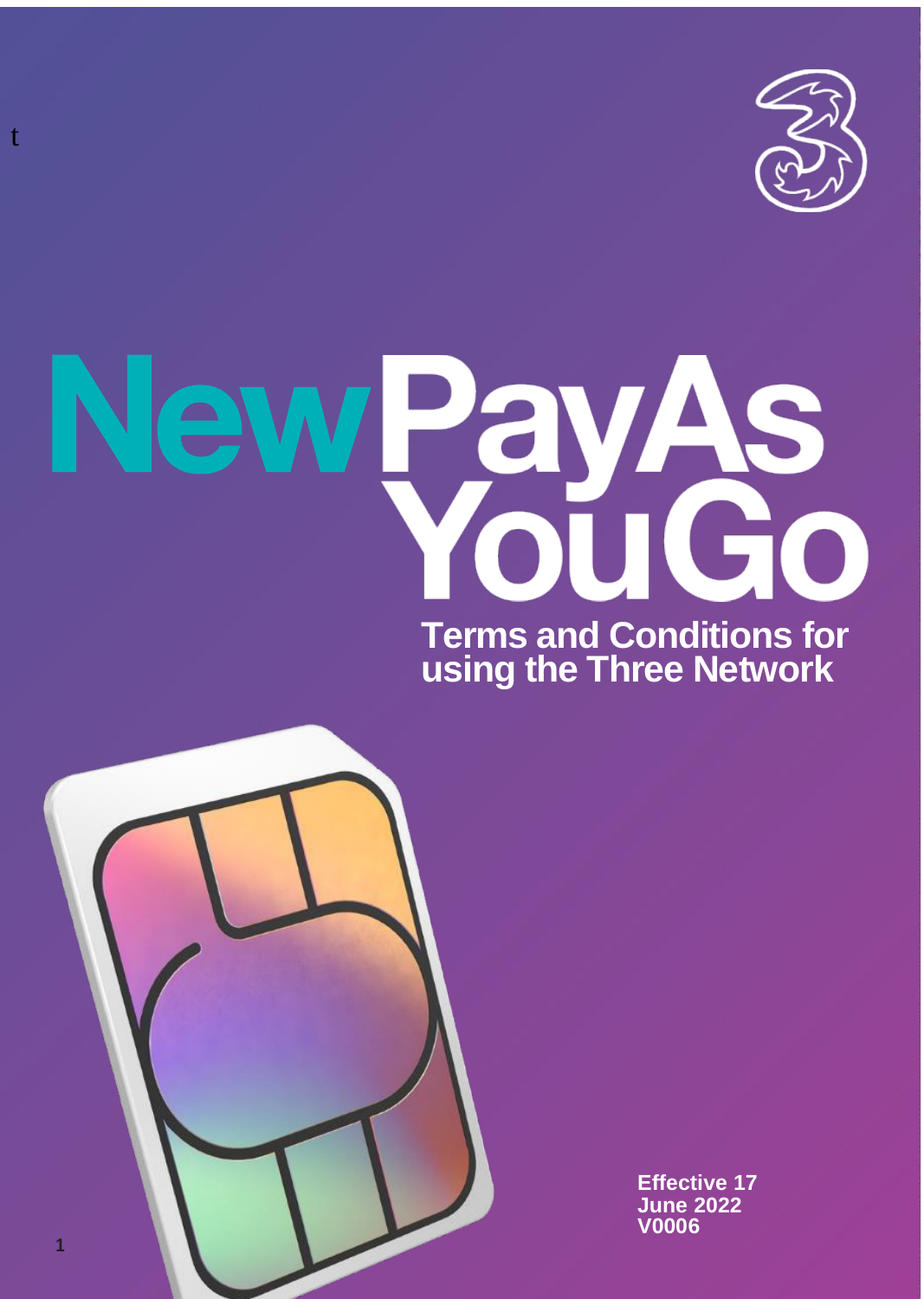All the things you need to know now that you're using the Three Network and Services. Toconfirm that these PayAs YouGo Terms and Conditions apply to you, please go to: three.co.uk/paygSIM.

If you'd like a copy of these Terms or other communications(other than marketing communications) related to your services in an alternative format (e.g. Braille or large print) please contact Three on 0333 338 1012. For more information on Three's accessibility services please see three.co.uk/accessibility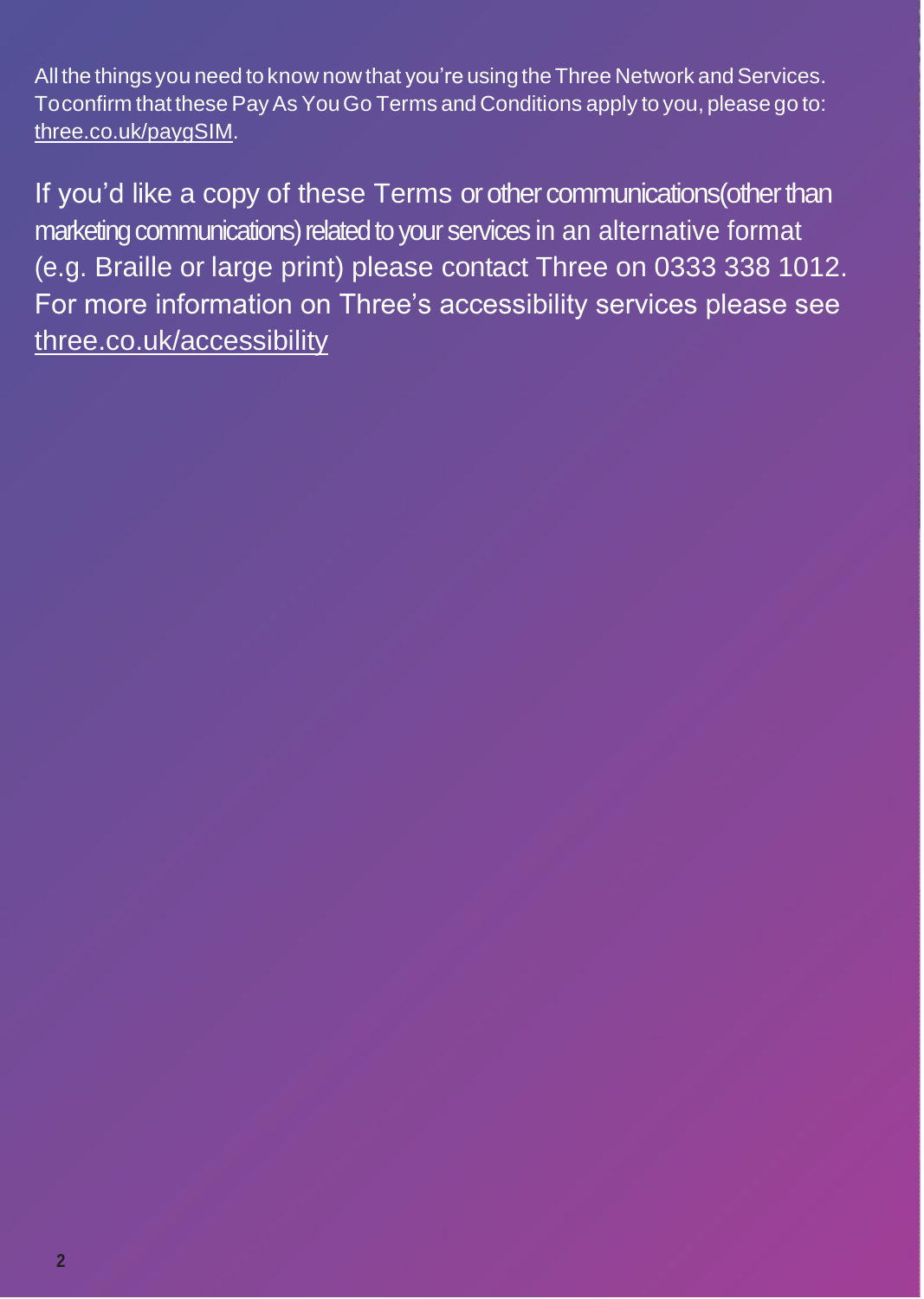# **Quick Summary**

We've summarised the key points that we'dlike you to be aware of when using Three Services on Pay As You Go.

The full terms of your agreement with us for use of Three Services are set out below these - it's important that you read and understand them beforeyou start using Three Services.

At the end of these Terms, we've set out definitions of capitalised words used in these Terms. If there is any inconsistency between this Quick Summary section, and the full terms set out below, the full terms will govern.

### **A. What these termscover**

- They only cover the terms on which you may use our Services. They don't cover your purchase of your Device.
- Additionalterms can also befound in the PayAs You Go Price Guide, as well as within our Services on the Device and in other documents about our Services.

### **B. Using Three Services**

- By insertingyourSIMyouareexpresslyrequestingthatThreeprovideyou withour Services on these terms.
- If you wish to useThree Services,youneed to top-upyour accountorpurchase a Pack. Fulldetailson how you can top up can be found at three.co.uk/paygSIM our Pay As You Go Price Guide. It also provides information on top-up voucher and product (Pack and Add-on) validity and expiry periods.

### **C. Suspending orEndingthis Agreement**

- We may suspend or disconnect our Services if we reasonably believe that you haven't complied with certain terms of your agreement.
- If withina 180 days you have not made any chargeable events or activities (for example, made telephone calls, sent text or photo messages, accessed content or the internet or any other Three Services for which a charge is made), we may also suspend our Services or disconnect you.
- You can end this agreement at any time by stoppingyour use of Three Services. See Sections 4,9 and 10.

### **D. YourInformation**

- Wewilluseyourinformationwhichwecollectduringanysalesorregistrationprocess,foranumberof purposes including, but not limited to, opening and managing an account for Three Services, to deliverproductsandservicesorderedbyyou,forfraudprevention,andforproductanalysisanddirect marketing (subject to your preferences). See Section13.
- If you'd like a copy of these Terms in an alternative format (e.g. Braille or large print) please contactThreeon033333381012fromanon-Threephone.Formore informationonThree's accessibility services please see: three.co.uk/accessibility.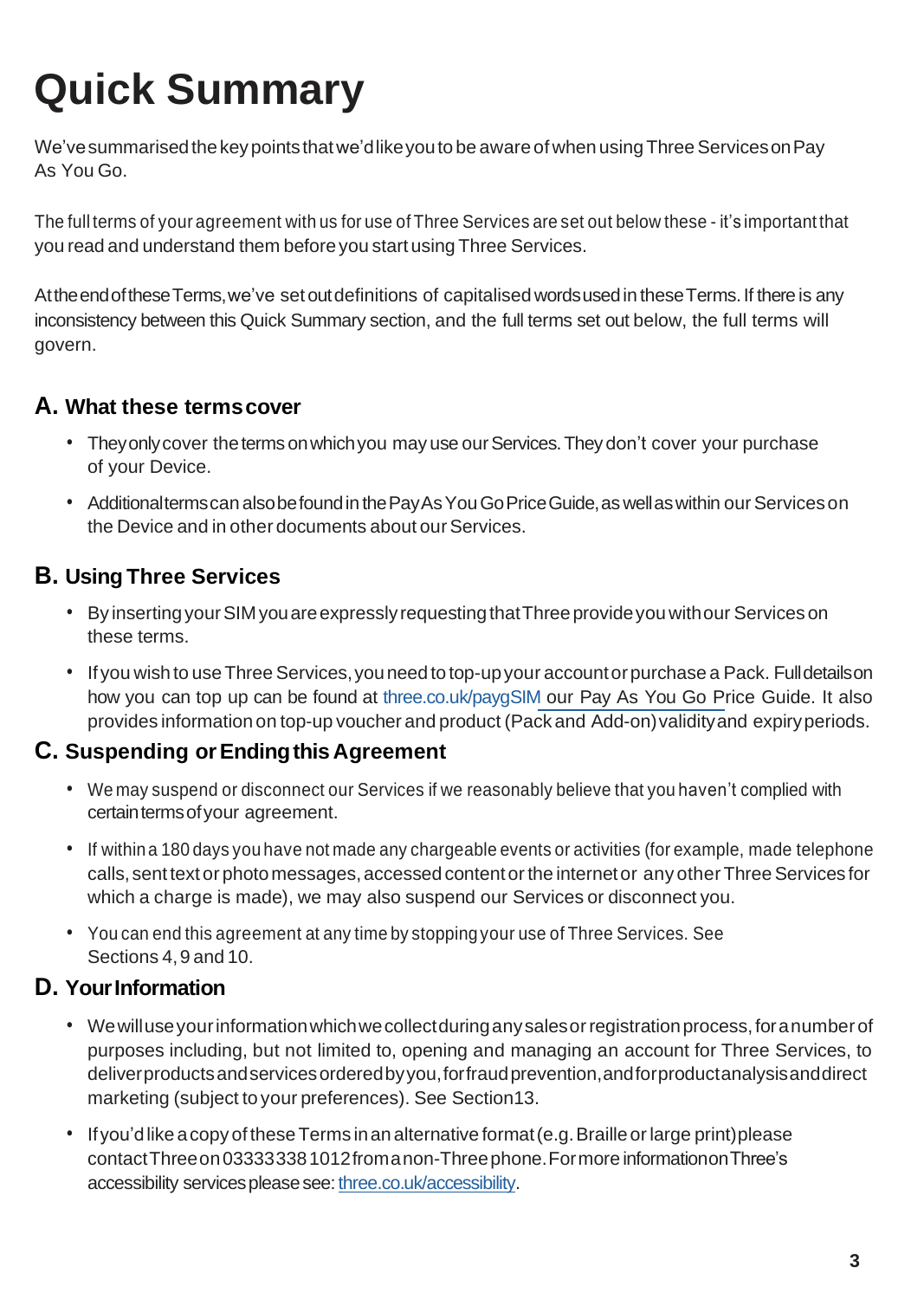# **Pay As YouGo Termsfor using the ThreeNetwork**

# **1. Who's who and what'swhat**

**1.1** When wesay:

**(a)** 'we', 'us' or 'our', we mean Hutchison 3G UK Limited, trading as 'Three' (company number 03885486) with its registered address at 450 LongwaterAvenue, Green Park, Reading, Berkshire, RG2 6GF;

**(b)** 'you'or'your',we meanyou, our customer;

**(c)** 'agreement', we mean your agreement with us for the supply of Three Services.

**1.2** We also have set out in the glossary some useful definitions of words we use in these Terms for Three Services.

### **2. About your agreement**

**2.1** Your agreement is made up of these Terms for Three Services and your Tariff, along with any other terms laid down in our Pay As You Go Price Guide, other customer documentationand inselectedAdditionalThreeServiceson the Device.Additionalterms may apply to any promotional or special offers.

**2.2** Your agreement is personal to you. You have to do what you've contracted to do, unless we write and say you can do something outside the agreement. Unless we give you permission(acting reasonably), you can't pass your rights or responsibilities to anyone else-evenifwegiveyoumorethanoneSIMoryougiveyourDevicetoothers.It's your responsibility to make sure the SIMs are only used to access Three Services as permittedin this agreement.

### **2.3** This agreement does not cover:

**(a)** any products or services you buy while usingThree Services; or;

**(b)** the supply of your Device.The manufacturers of Devices are not related to us. Any terms relating to Devices will be given to you separately.

### **3. When your agreement begins**

**3.1** Youragreement starts when we Connectyour SIM for the first time. By inserting a Three SIM into your Device and completing the instructions we sent you via text you are expressly requesting that Three provide you with our Services.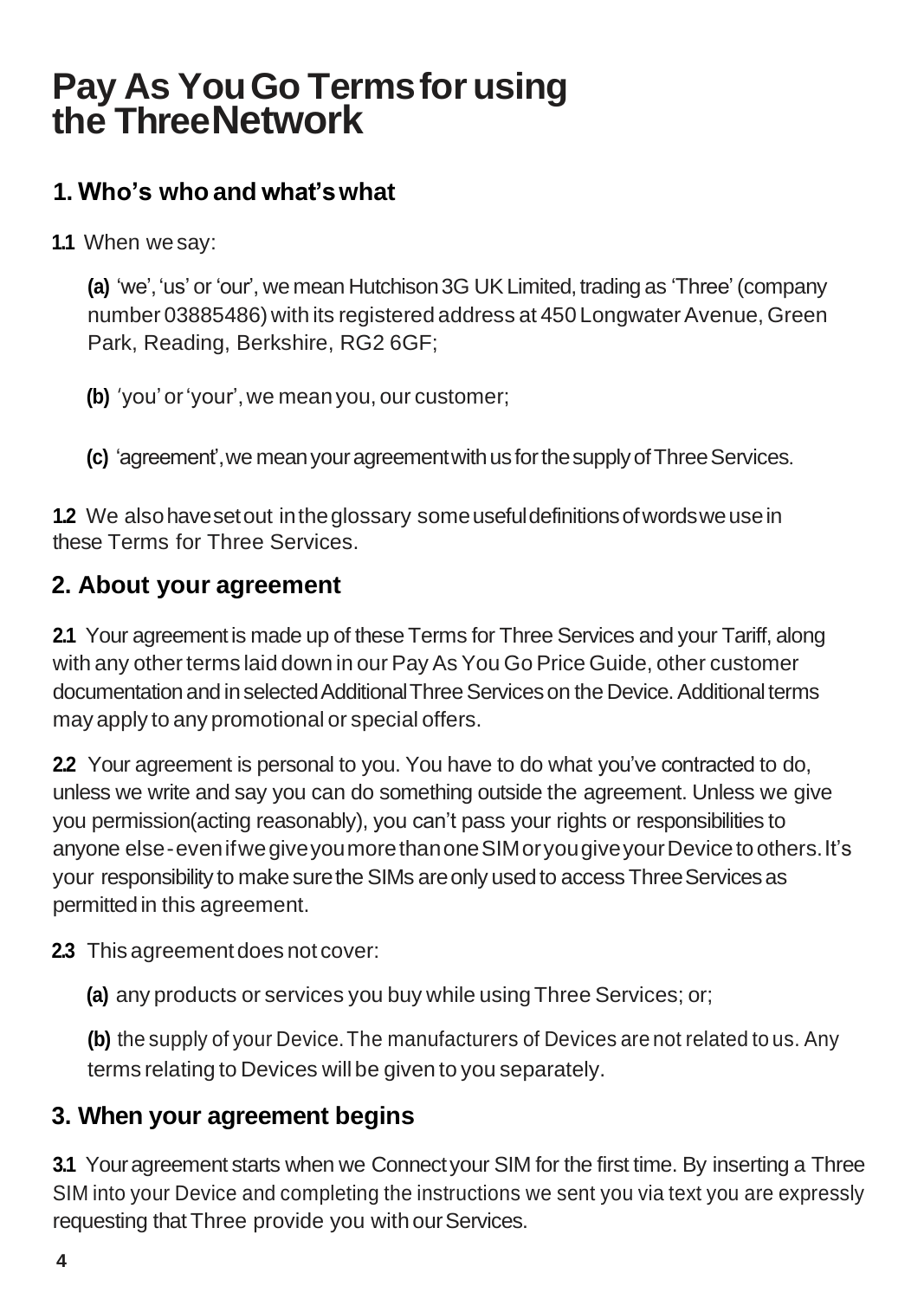### **4. Variationsto your agreement orprices**

**4.1** Subject to the provisions of this Section 4, we may vary our terms, Tariffs, Packs, Out of Bundle Services and Additional Services from time to time and any updated Tariffs, Packs or Add-Ons and new terms will be available on our website and on request toThree Customer Services.

**4.2** We will let you know at least 30 days in advance if we decide to discontinue your Tariff.

**4.3** We may:

- **(a)** change or introduce new Charges in respect of Tariffs, Out of Bundle Services or Additional Services;
- <span id="page-4-0"></span>**(b)** change or introduce new Charges as a result of any changes to services or increases in charges imposed on us by third parties e.g. changes to roaming costs or international call costs, where such changes are related to the costs/price increases charged to us by wholesale partners or providers;
- **(c)** make changes where permitted or required to comply with law or regulation; or
- **(d)** make changes which are, in our reasonable determination, required to maintain or improve the quality or security of the Three Services;
- <span id="page-4-3"></span><span id="page-4-2"></span>**4.4** Other than in respect of;
	- **(a)** changes or new Charges imposed in respect of Packs or Add-ons, and changes to services listed in the Pay As You Go Price Guide under the "Other Services" section which are offered as an optional service which you have opted not to receive;
	- **(b)**changes made under Sectio[n 4.3\(b\)](#page-4-0) (unless you are materially disadvantaged by such changes and we notify you in accordance with Section 4.5):

where any proposed changes impact the Three Services you receive are not: (in our reasonable opinion) exclusively for your benefit; of a purely administrative nature that has no negative effect on you; or directly imposed by law (e.g. changes to VAT) we will notify you of such proposed changes at least 30 days in advance of the proposed changes taking place.

**4.5** Where we make changes under Section [4.3\(b\)](#page-4-0)[4.4\(b\)](#page-4-2) which in our reasonable determination are likely to materially disadvantage you, we will notify you of such changes at least 30 days in advance of such proposed changes taking place (which shall be no more frequently than once per month).

<span id="page-4-1"></span>**4.6** Where we have provided you with notice under Section [4.4](#page-4-3) or [4.5](#page-4-1) you are free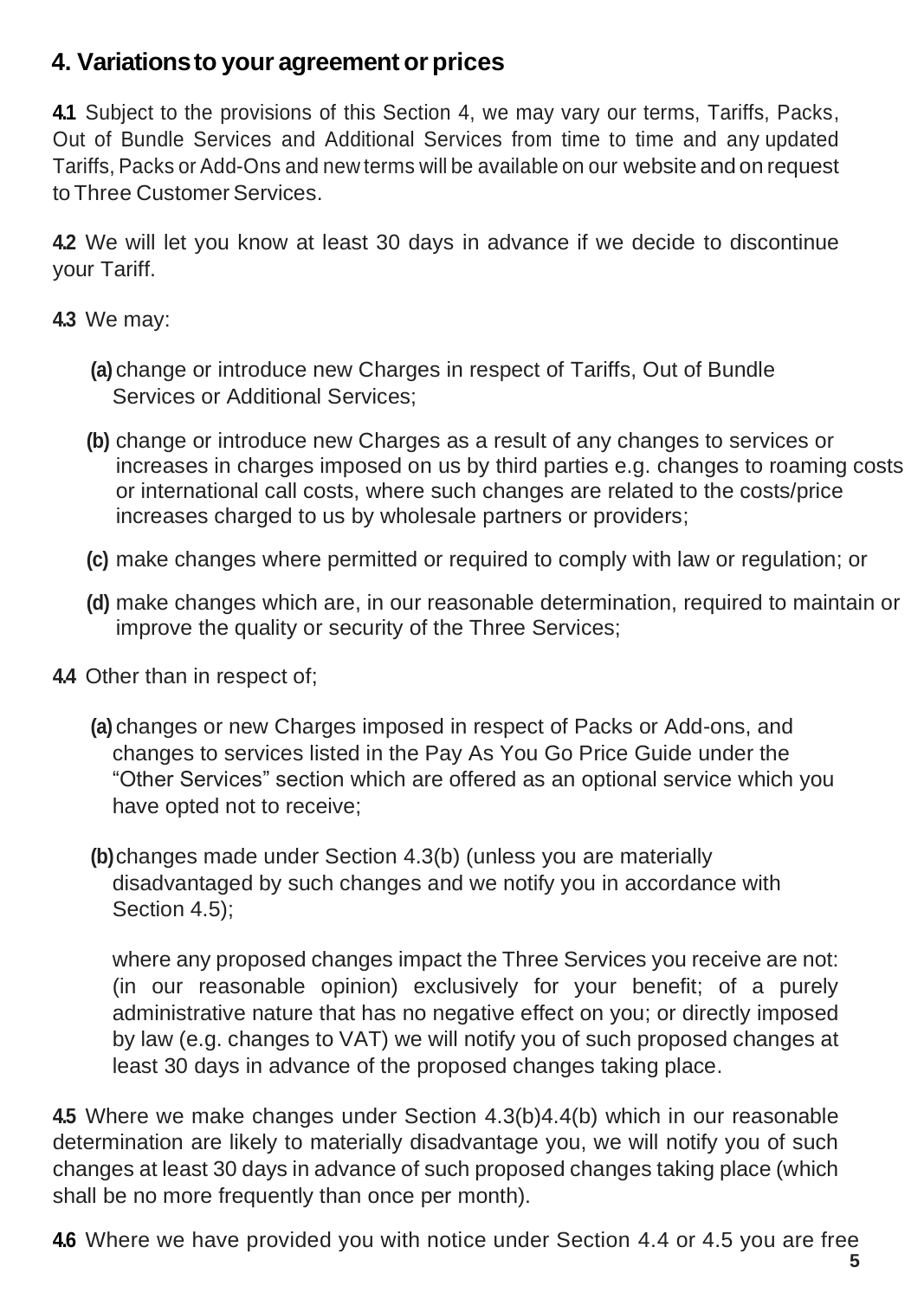to stop using the Three Services and terminate your Agreement or switch providers, but if you carry on using Three Services after any variation or change commences, you willbe deemedto have accepted the variation.

### **5. Whatwewill providefor you.A Three phonenumber andSIM**

**5.1** Wewill open an account for you and provideyou with a SIM and, if you are a phone customer,a Three phone number (andwe may agreeto provideyou with additionalSIMs and phone numbers on your request).

**5.2** We own each SIM and each SIM remains our property at all times. You are being allowed to use the SIM by us on a limited licence to enable you to access Three Services, in accordance with the terms of this agreement. We may recall the SIM(s) at any time for upgrades, modifications, misuse or when your agreement ends. You can only use our SIM to obtain Services from us.

**5.3** Each SIM may only be used in Devices which are enabled for Three Services and are authorised by us for Connection to the Three Network. Any attempt to use the SIM in other devicesmayresultin serious damageto theDeviceand may preventyou frombeing ableto use it, including the making of emergency calls. In these instances, we are not responsible forany suchdamageor usage problems.

**5.4** If you are a phone customer, you can move your existing phone number to Three. First, you need to ask your previous mobile network operator for your porting authorisation code (PAC),andthenyouwillneedtogiveyourPACtous.Oncewehaveverifiedthedetailsof your porting request, we will tell you the date when your phone number will be moved to Three.Ifthemoveisdelayedandthedelay isour fault, youmaybe entitledto compensation in the form of a one-off reimbursement of a portion of your Charges. Contact Three CustomerServices tofind out more.

### **Three Services**

**5.5** Once you are Connected to Three:

(a) we will provide you with access to our Services. The Three Services will include Premium Services (which may require you to request them and our prior approval for you to use some of those Premium Services) and may also include Age Restricted Services,providedyou are18oroverandyoudonotshowor sendanycontentfrom the Age Restricted Services to anyone under 18.

**(b)** youcanmakefreecallstoemergencyservicesfromyourphonebycalling999or 112.

**(i)** WhenyouareoutsideofThree'scoverageareaintheUK,yourphonewilltry to locate another mobile network so that you can try to contact the emergency services (however, neither your mobile telephone number nor your location data will be transmitted to the emergency services in these circumstances).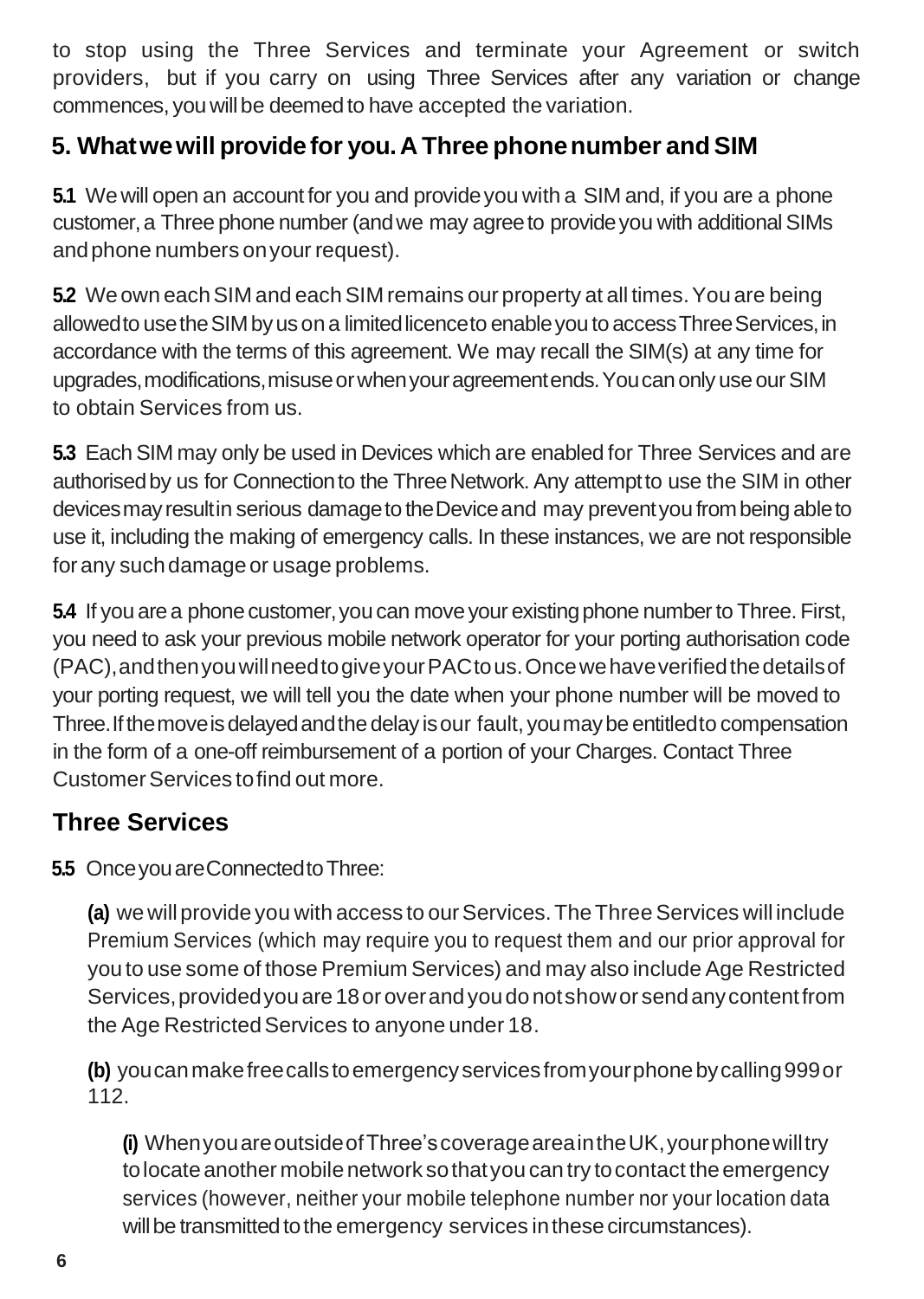(ii) If you need to contact the emergency services whilstyou are roaming abroad, you will need to call 112 (this number is recognised by most mobile operators worldwide), however your location data may not be transmitted.

**(iii)** If you want to call the emergency services with our WiFi Calling service, please note that your call may be interrupted or end if you have a power cut or yourinternetconnection fails.If youarehaving problems connecting withWiFi you may wish to use a mobile or fixed network connection (instead of WiFi) and/or register(and keep us up to date) on the address where you plan to use ourWiFi callingservices (sowehaveyourlatestlocationinformation tohandfor emergencyorganisations incaseofan emergency).You may alsobeaskedto confirm or provide your location when making an emergency call (to help emergencyorganisations identifytheservicesyouneed).Pleasealsonotethat emergency service calls can't be made using Skype on your Phone.

**(iv)** Ifyou have difficulties hearingorarespeechimpairedandyou need emergencyassistance,youcansendatextmessagewithdetailsofyour

locationto999or112-thetextwillbeconvertedandpassedtotheappropriate emergency service but you will need to register your phone before you can use this service - details on how to do this are available at [www.emergencysms.net.](http://www.emergencysms.net/)

**(c)** If you have a Device, other than a phone, such as aTablet,which is capable of making telephone calls, you may be able to use this to make free calls to Emergency Services in the UKby calling 999 or 112, however your LocationData may not be transmitted to the emergency services in thesecircumstances.

**5.6** YoumayalsobeabletouploadandsendyourowncontentusingThreeServices.You grant us an irrevocable, royalty free, perpetual and worldwide licence to store, transmit or otherwise deal with any content you upload on the Three Services.

### **5.7** We:

**(a)** may change or withdraw some, or part, of the Three Services from time to time. This may be because of changing technologies, obsolescence, new or different product features, changing content providers or the need to remove, replace or modifycontent.Dependinguponthechanges thataremade,youmayhavea rightto end this agreement, as explainedin Sections 4 and 10;

**(b)** may also determine how Three Services are presented and delivered to the Device or are otherwise made available to you.We can change the way they are presented, delivered or otherwise made available to you at any time;

**(c)** may deploy traffic management measures, known collectively as TrafficSenseTM acrosstheThreeNetworktoprotect thenetworkandtoensureanenjoyableinternet experience for the vast majority of our customers. For details see three.co.uk/trafficsense. We reserve the right to review and amend such measures from time to time.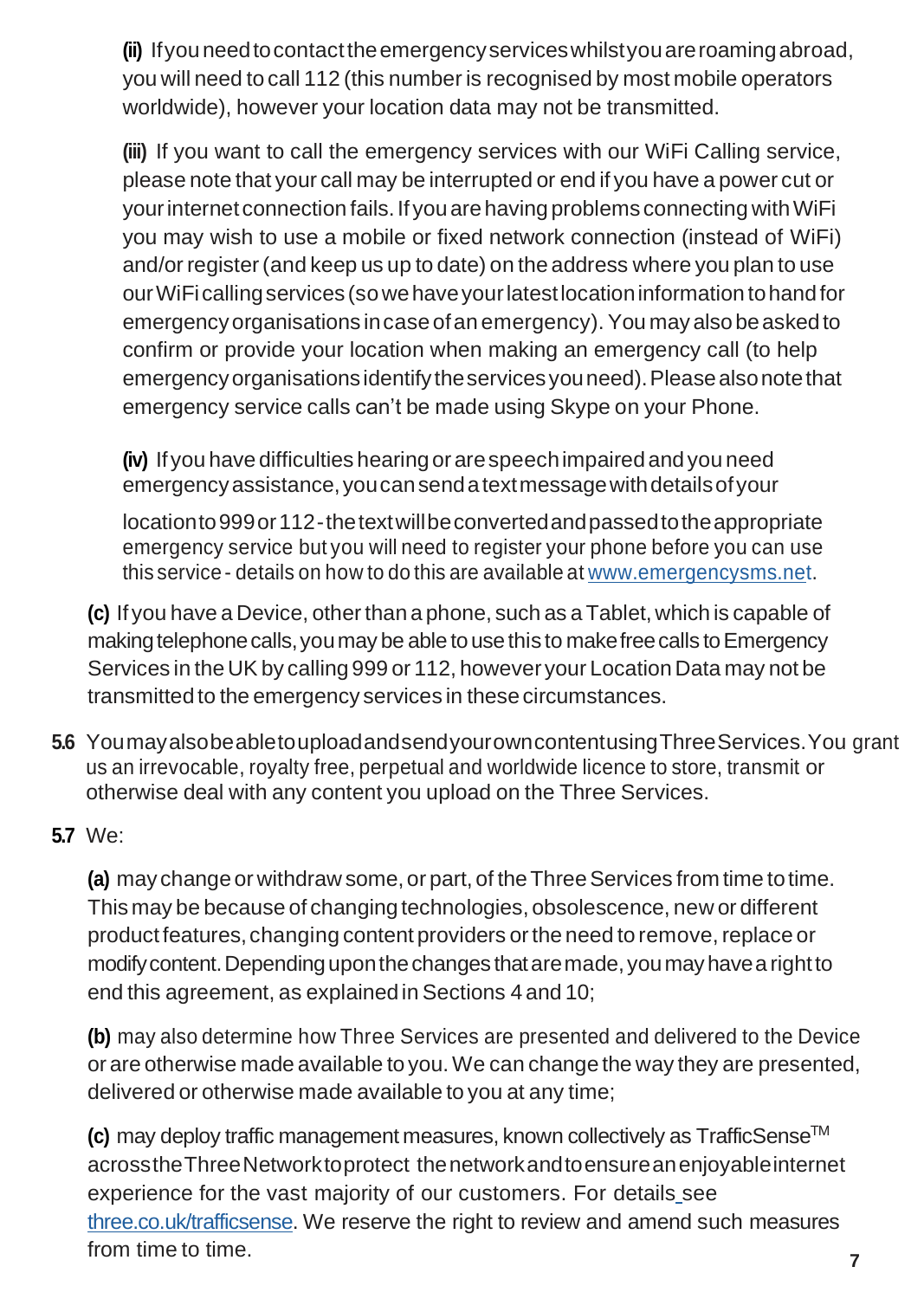# **Limitation of Three Services**

**5.8** We will always try to make Three Services available to you. However, Three Services are only available within Three's coverage area within the UK. Within this, there may be areas where you do not have access to all Three Services or where coverage is otherwise limited or unavailable. For more information about coverage, go to three.co.uk/coverage

# **Disruption of Three Services**

**5.9** Theremay be situationswhenThreeServices arenot continuously availableor the qualityis affectedandsowe cannotguarantee continuousfault-freeservice.Forinstance:

**(a)** when we need to perform upgrading, maintenance or other work on the Three Network or Three Services;

**(b)** whenyoumoveoutsideThree's3Gserviceareawhilstyouareonacall(inthis casecalls may not be maintained);

**(c)** whenyouareinareasnotcoveredbytheThreeNetwork.InthesecasesThree Services relies on other operators' networks where we have no control; and

**(d)** because of factors outside our control, such as the features or functionality of your Device, regulatory requirements, lack of capacity, interruptions to Services from other suppliers, faults in other communication networks, the weather or radio interference caused by hills, tunnels or other physical obstructions.

**5.10**In the event that you experience continuous or regularly recurring disruption to Three Services (such as where your access to Three Services is limited or unavailable) you may, depending upon the period of disruption, be entitled to:

**(a)** apartialorfullcreditoftheallowances containedinanyPayAsYouGo topup Voucher, Pack or Add-On (as applicable)or;

**(b)**a refund of any top-up credit (including credit which has been converted intoa Pack or Add-on).

Toreceive a creditorrefundyou'llneedto reporttous a disruption ontheThreeNetworkin order that we may investigate your concerns, consider the extent to which you use the Three Services in question and measure the disruption against your typical usage history. An alternative means of accessing the disrupted Three Service (for example, using Wi-Fi Calling) must also be unavailable to you. This is without prejudice to any remedies which may be available to you under consumer law (as explained more fully at Section 12.3) or general contract law, including damages or early termination of this agreement (where the disruption to Three Services is very serious). Please contact us as set out in Section 7 (Your Rights - Complaints) and we'll work with you to find an appropriate resolution for your particular circumstances.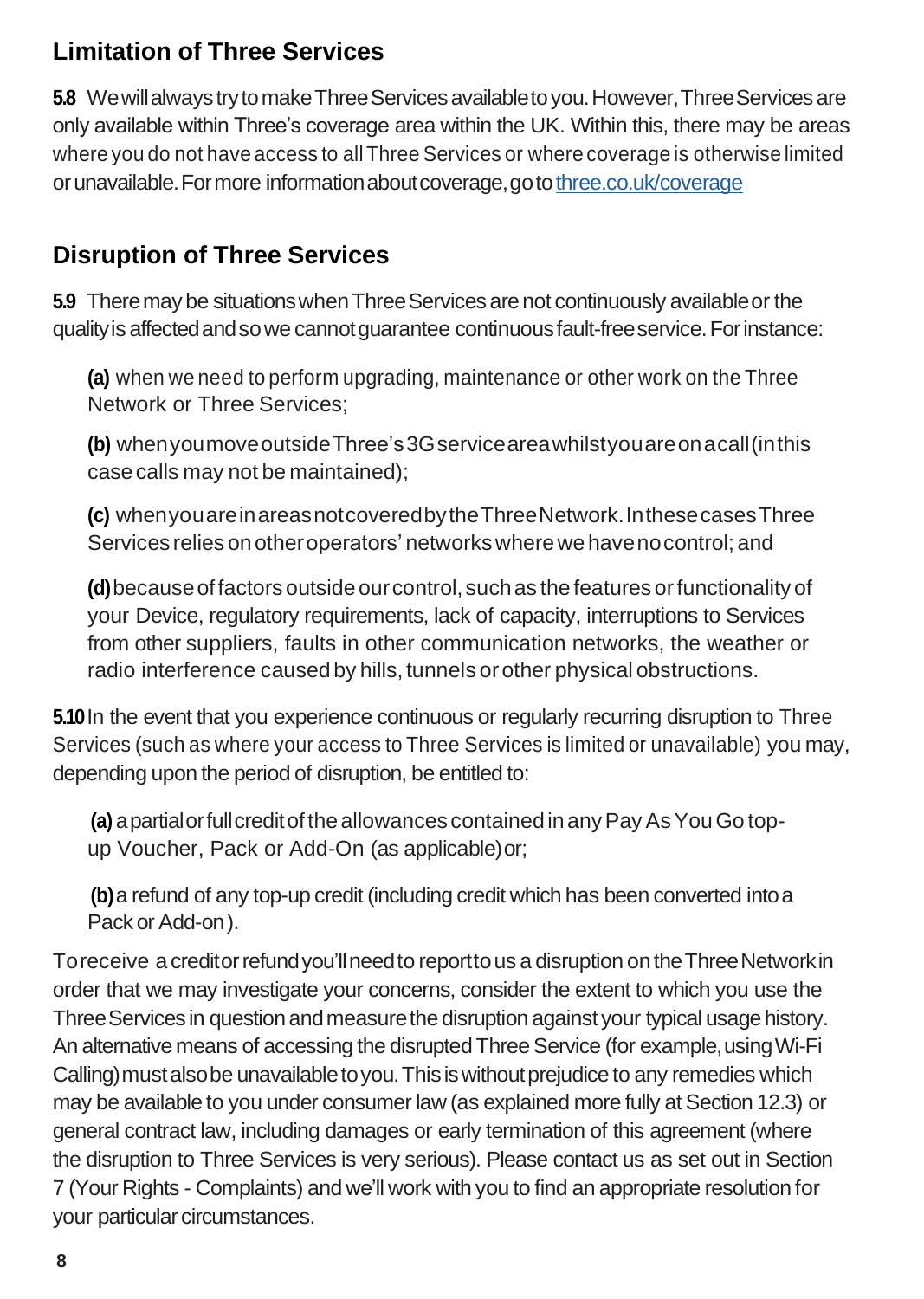# **6. What youwill do in return- PersonalSecurity**

**6.1** As we own the SIM and it remains our property at all times, you must ensure that you keeptheSIMsafeandsecurewhilstitisinyourpossessionandyoumustensurethatyou are able to return it to us, if required. We may charge you for any replacement SIM (as set outinourPayAsYouGo PriceGuide),unless,ofcourse,itis defectivethroughfaulty design orworkmanship.

**6.2** You must keep all PINs and passwords secure and confidential. You are also responsible for the security of your Device and must ensure that you keep it secure (refer to the Device manufacturer's user guide for details of how to keep your Device secure). You must also keep any PINs or passwords for any services you access through your Device secure and confidential.

**6.3** You should immediately change your PIN or password if you become aware that someone is accessing Three Services on your account without your permission.

# **Responsible use - How you use the Three Service**

**6.4** You may only use Three Services:

**(a)** as laid out in this agreement; and

**(b)** for your own personal use. This means you must not resell or commercially exploit any ofthe Three Services or content.

**6.5** You must not use Three Services, the SIM or Three phone number or allow anyone else to use Three Services, the SIM or Three phone number for illegal or improper uses. For example:

**(a)** for fraudulent, criminal or otherillegal activity;

**(b)** in any way which breaches another person's rights, including copyright or other intellectual property rights;

**(c)** to copy, store, modify, publish or distribute Three Services or their content, except wherewe give youpermission;

**(d)** to download, send or upload content of an excessive size, quantity or frequency. We will contact you if your use is excessive:

**(e)** inany way whichbreaches any security or other safeguards orin anyother way which harms or interferes with the Three Network, the networks or systems of others or Three Services; or

**(f)** to use or provide to others any directory or details about Three Customer.

**6.6** You must always co-operate with us and follow our reasonable instructions to ensure the proper use and security of your account.This includes (but is not limited to) any instructions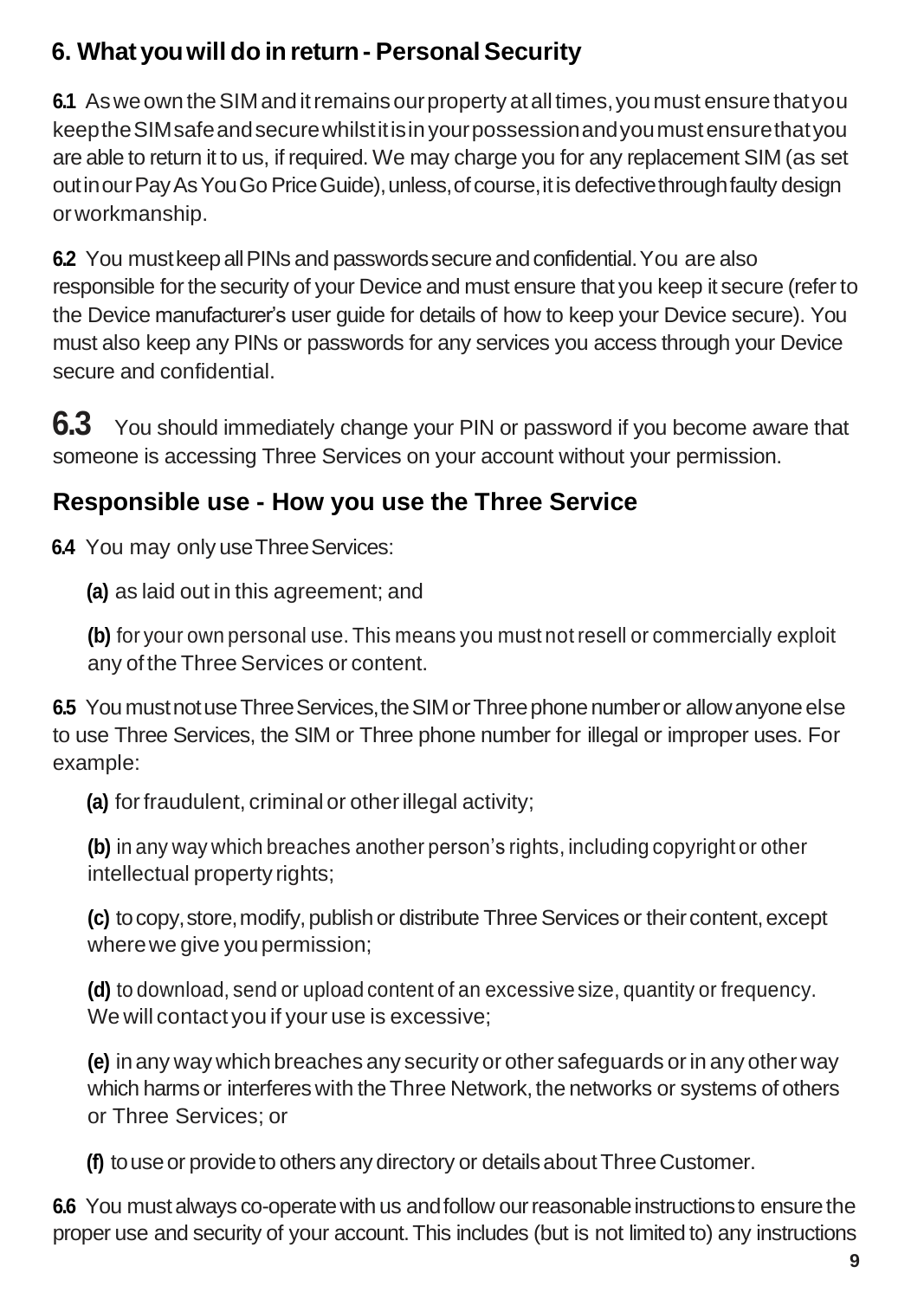from us to update the settings on your Device.

**6.7** If anyone makes, or threatens to make, any claim or issue legal proceedings against you relating to your use of ThreeServices, you will notify us of this immediately and, at our request, immediately stop the act or acts complained of. If we ask you to, you must confirm the details of the claim(s) in writing.

**6.8** We may publish an acceptable use policy which provides more details about the rules for useof certainThreeServices:

**(a)** to ensure that the use of Three Services is not excessive;

**(b)** to combat fraud; and

**(c)** where Three Services we offer, or may introduce, require certain rules to ensure they can be enjoyed by our customers

Any such policy will be available on our website and may be changed from time to time.

# **Responsible use - How you use the Messaging and Storage Services**

**6.9** While using the Messaging Services, you must not send or upload:

**(a)** anything thatis copyright protected, unless you have permission;

**(b)** unsolicited bulk or commercial communications or other unauthorised communications,or knowingly send any viruses; or

**(c)** anything that is obscene, offensive, abusive, defamatory, menacing, harassing, threatening or is unlawful in any other way.

**6.10** Wemay put limits on the use of certain Three Services, such as Messaging Services or Storage Services. For example, we may limit the size of messages or storage space.

**6.11** While we have no obligation to monitor the Messaging Services or Storage Services, ifyouexceedouruselimitssetoutinourFairUsagepolicy (whichispublishedas partof ourPayAsYouGoPriceGuide),orwearemadeawareofanyissueswithyouruseofthese Three Services (for example, if we are made aware that you are using Three Services in any of the ways prohibited in Section 6.8 ) we reserve the right to remove or refuse to send or store content on your behalf. You may still be charged for any content which is blocked or removed.

# **Responsible use - How you use Age Restricted Services**

**6.12** If you are under 18, you are not permitted to access our Age Restricted Services. If you are 18 or over and you access the Age Restricted Services, you must not show or send content from the Age Restricted Services to anyone under 18. You must also ensure that you have deactivated any access to Age Restricted Services if you let anyone under 18 use your Device.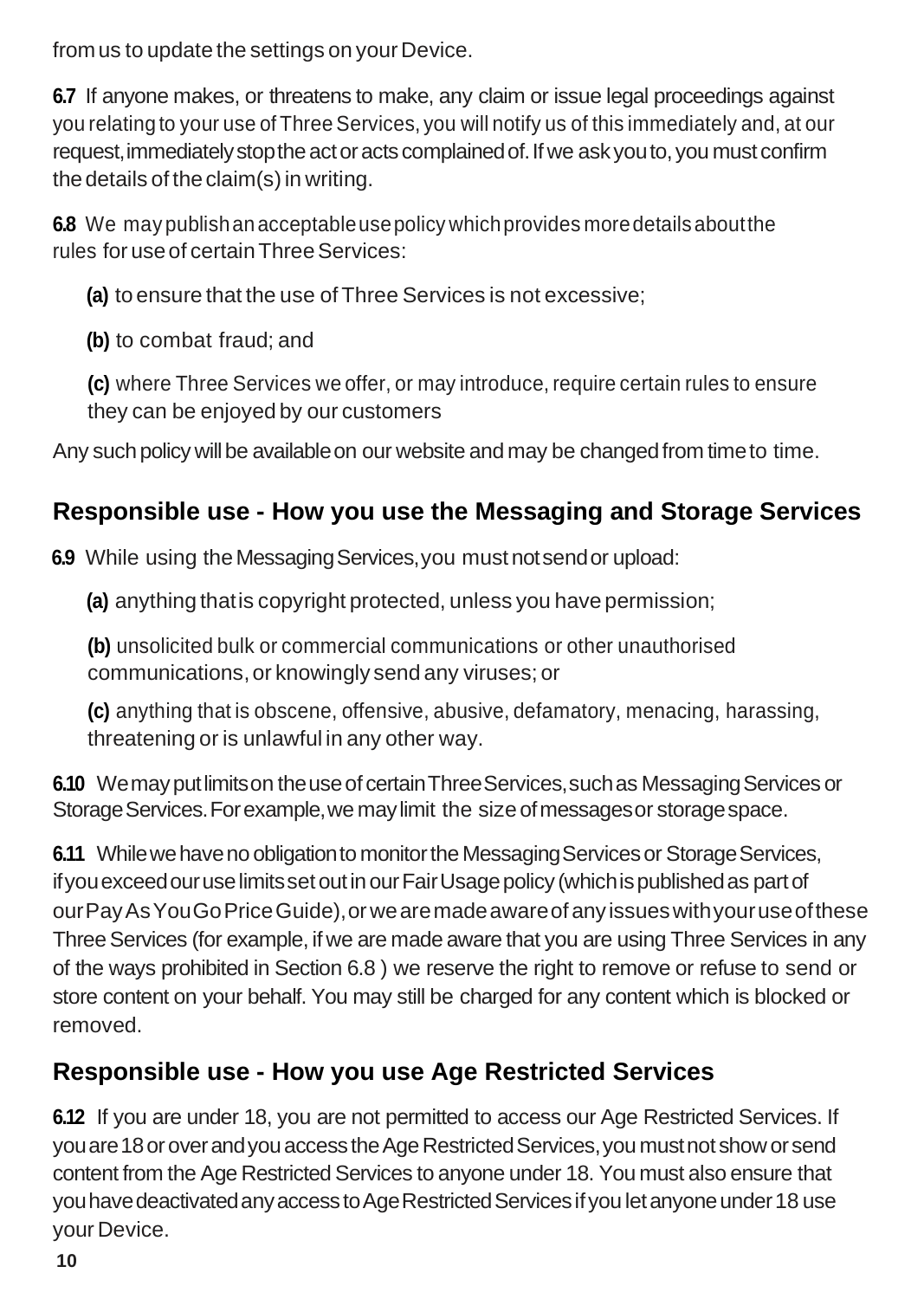**6.13** You accept that we cannot control access to age restricted services obtained over WiFi.

### **Responsible use - How you use Three Services outside the UK**

**6.14** If you use Three Services from a country outside the UK:

**(a)** your use of the Three Services may be subject to laws and regulations that apply in that other country. We're not liable for your failure to comply with those laws or regulations.

**(b)** you will be roaming on another operator's network so:

**(i)** you may not receive the same level of coverage and speed as you're used to on the Three Network. We have no liability if you are not able to access services abroad, or if the quality of any other operator's network services differ from those provided on the Three Network and;

**(ii)** we accept no responsibility for information processing when it leaves our control.

- **6.15** If you use Three Services in one of our Go Roam destinations, you must first activate your SIM in the UK to ensure it is correctly provisioned on the Three Network**.**
- **6.16** If you choose to convert your top-up credit into a Data Pack or Add-on, you can use Three Services in our Go Roam destinations subject to our fair use policies, as published in your Pay As You Go Price Guide, which may be updated from time to time. See **[www.Three.co.uk/priceguide](http://www.three.co.uk/priceguide)** for fulldetails:
	- **(a)** If you use Three Services in our Go Roam in Europe destinations, you can use a portion of your Data Pack or Add-on's allowance each month at no extra cost up to the fair use data limit, as set out in your Pay As You Go Price Guide. Any use in excess of this monthly fair use limit, but within any available data allowance, will be subject to a surcharge, as set out in your Pay As You Go Price Guide. There are no fair use limits for calls made or texts sent to standard mobile or landline numbers within our Go Roam in Europe destinations or back to the UK.
	- **(b)** If you use Three Services in our Go Roam Around the World destinations, you can use a portion of your Data Pack or Add-on's allowance of voice minutes, texts and data each month at no extra cost up to our fair use limits, as set out in your Pay As You Go Price Guide. If you exceed the monthly fair use limit for data, you'll be charged in accordance with the rates set out in your Pay As You Go Price Guide.
	- **(c)** If you roam exclusively in one or more of our Go Roam destinations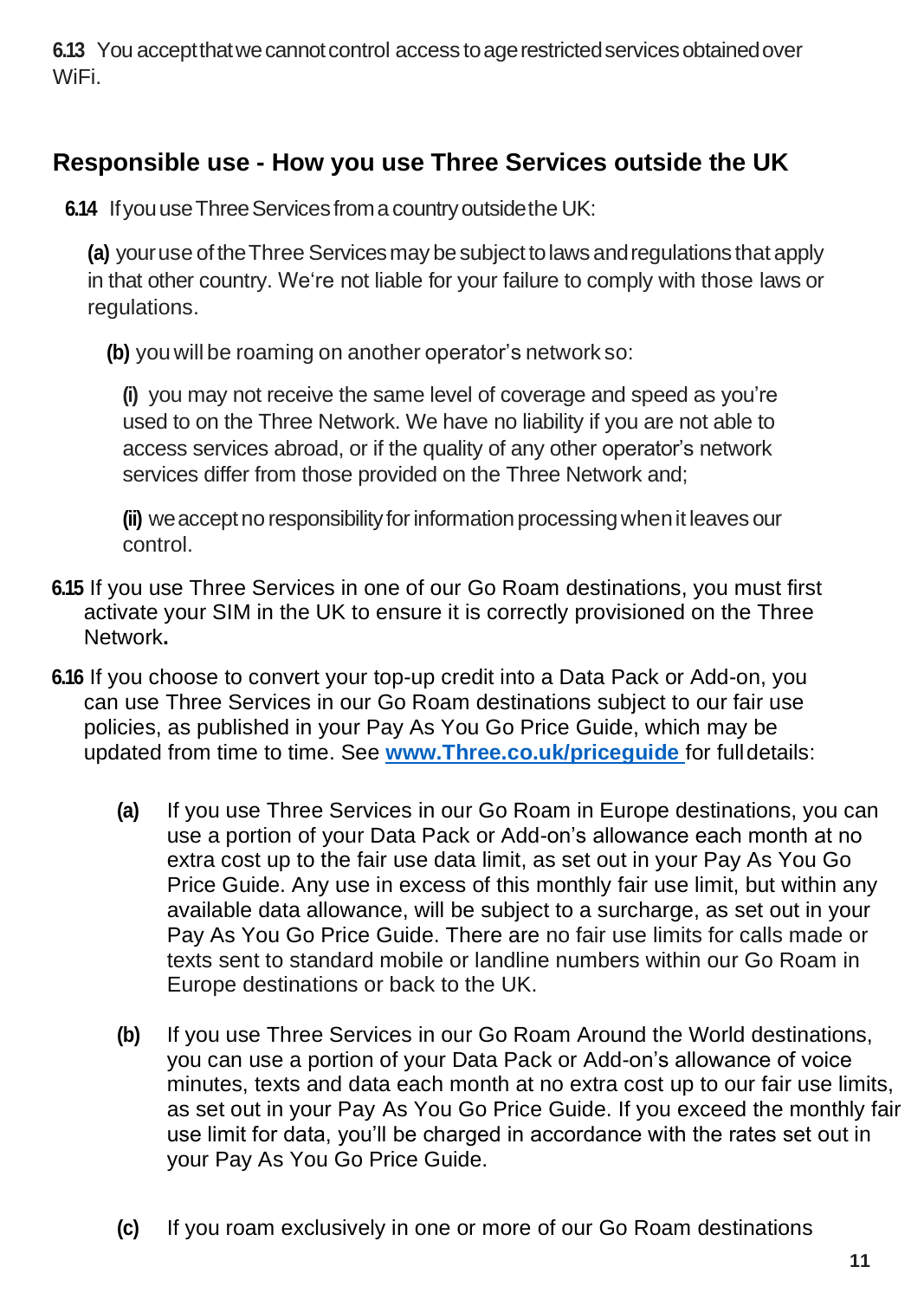(including both Go Roam in Europe and Go Roam Around the World) for any two complete months in a rolling 12-month period, we may suspend international roaming on your account, meaning you will no longer be able to use your device or allowances abroad. We'll let you know in advance if this is likely to happen. If you spend a full month abroad but some of that time is spent in a destination that isn't included in Go Roam, this fair use policy won't apply.

**6.17** You may accidentally roam if you're in an area close to national borders because your Device picks up a network signal across the border. If this is the case, then you may be charged as if you were roaming on an international network.

# **Paying your Charges**

**6.18** Your creditor allowances will be reduced each time you use or incur Charges for Three Services. If your remaining credit/ account balance drops below 1p, you will not be able to access Three Services and you will need to add credit to your account or purchase a Pack. Pay As You Go vouchers, Packs, Add-ons and any credit or allowance on your account cannotbe redeemed for cash under any circumstances.

**6.19** Pay As You Go vouchers, Packs and Add-ons which are purchased during the term of this agreement must be activated on your account during the validity period specified on the Pay As You Go voucher or within our Pay As You Go Price Guide or other relevant customer documentation.

**6.20** If you use your Device to buy goods and Services from third parties, you are responsible for paying any bills they may send to you.

**6.21** We will place a charge on your account if a bank fails to honour a debit or credit card payment for your purchase of credit, Pay As You Go Voucher, Pack or Add-on or other payment to your account. Your account balance may drop below zero if we apply this chargeandyou will needto make a paymentto us to clearthe negative balanceon your account.

**6.22** To protect you against fraud, we may place limits on the amount of credit that can be activatedonyouraccountusingPayAsYouGoVouchersorwhenusinga creditordebit card. We may vary these limits from time to time.

# **7.Your Rights -Complaints**

**7.1** If you are unhappy about any aspect of our Three Services, you should contact Three CustomerServices.

**12 7.2** We will investigate any complaint in accordance with our customer complaints code, after which we will contact you with the results. A copy of our customer complaints code can be viewedonourwebsiteatthree.co.uk/complaintsoryoucanrequestacopybycontacting Three Customer Services. If we are unable to resolve your complaint, you may, depending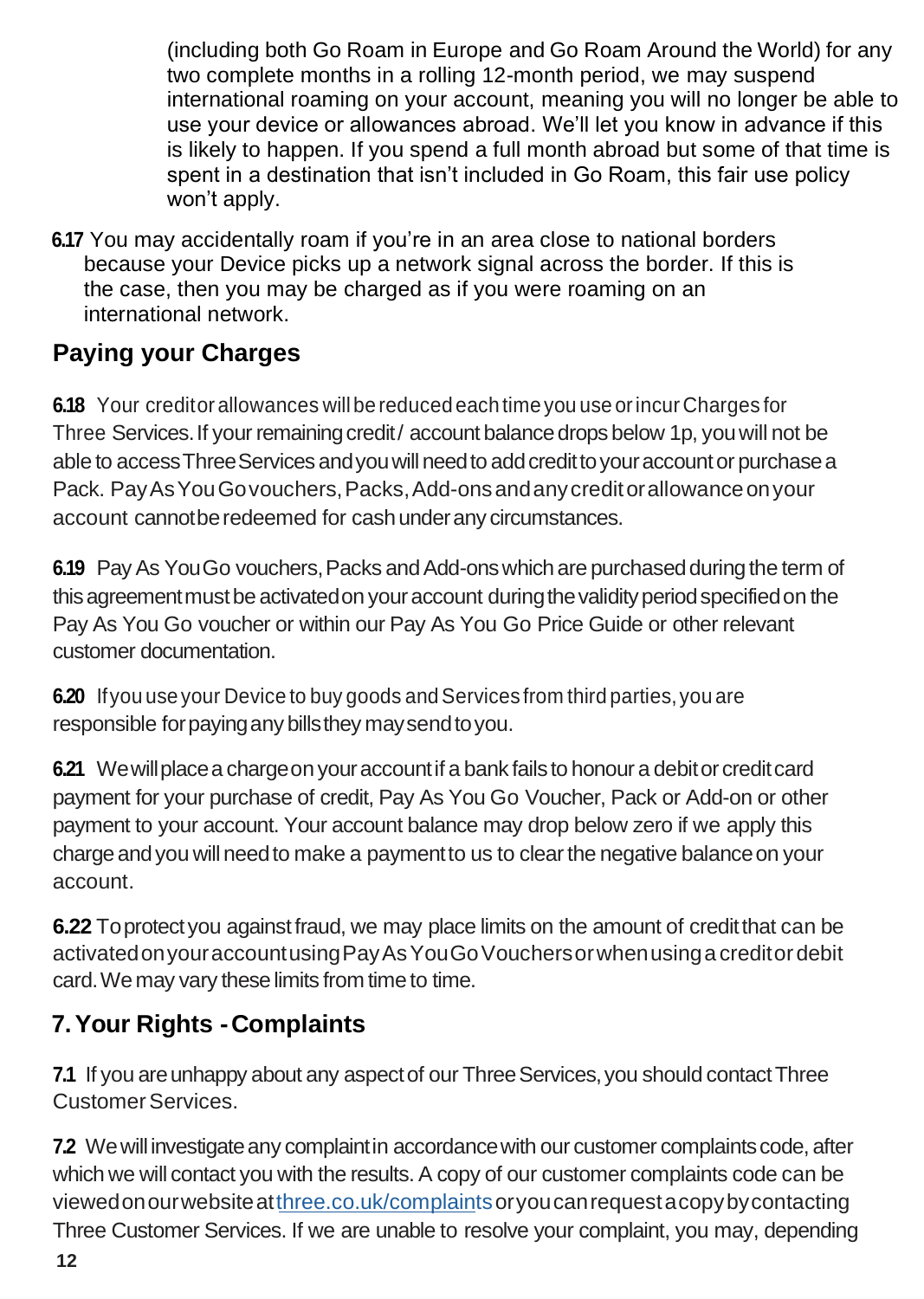on the nature of your complaint, be entitled to ask Ombudsman Services: Communications to consider your complaint for you. Their website address is: http:// [www.ombudsman](http://www.ombudsman-services.org/)[services.org.](http://www.ombudsman-services.org/)

**7.3** See Section 13 for information about data protection and privacy complaints.

# **8. Our Rights- Intellectual Property**

**8.1** All rights, including copyright in Three Services and their content, belong to us, or our licensed source, such as a content provider. We reserve all our rights.

**8.2** The 'Three' trademark and other related images, logos and names on Three Services are proprietary marks of our group of companies. We reserve all our rights.

# **9. Suspension of ThreeServices**

9.1 Wemay Suspendany or all of the Three Services you use without notice if:

**(a)** we reasonably believe you have provided us with false or misleading details about yourself as set out in Section 13;

**(b)** weadviseyouthatyourexcessiveuseofThreeServices(as maybedefinedin accordance with Section 6.8 or 6.16(b) above) is causing problems for other users, and/or you are continuing to use Three Services excessively:

**(c)** webelieveyourDeviceorSIMhasbeenlost,stolenorisbeing usedin awaynot permitted by this agreement;

**(d)** we reasonably believe that you have used Three Services, the SIM(s) or a Three phonenumberforillegalorimproperpurposes incontraventionofourresponsible use requirements in Section 6 above;

**(e)** wereceiveaseriouscomplaintagainstyouwhichwebelievetobegenuine(for example,ifwereceiveacomplaintthatyouareusingThreeServices inanyofthe waysprohibitedin Sections 6.5, 6.9 and 6.12). If this happens, we will deal with the complaint in the manner set outin Section 7; or

**(f)** wearerequiredtosuspendyourThreeServicesbytheemergencyservicesor other government authorities.

**(g)** we reasonably believe you have permitted your Device to be unlockedvia any unauthorised manner and/or have not paid any relevant Charges duein contravention of Section5.4;

**(h)** youhavenotundertakenanychargeableeventsoractivities(forexample,made telephone calls, sent text or picture messages, accessed content or the internet or any other Three Services for which a charge is made) using any credit or allowance onyouraccountwithinthepreceding180dayperiod.Ifyoudonothaveanyavailable credit on your Pay As You Go account, your phone will continue to be capable of receiving incoming calls unless you are roaming outside a Go Roam in Europe or a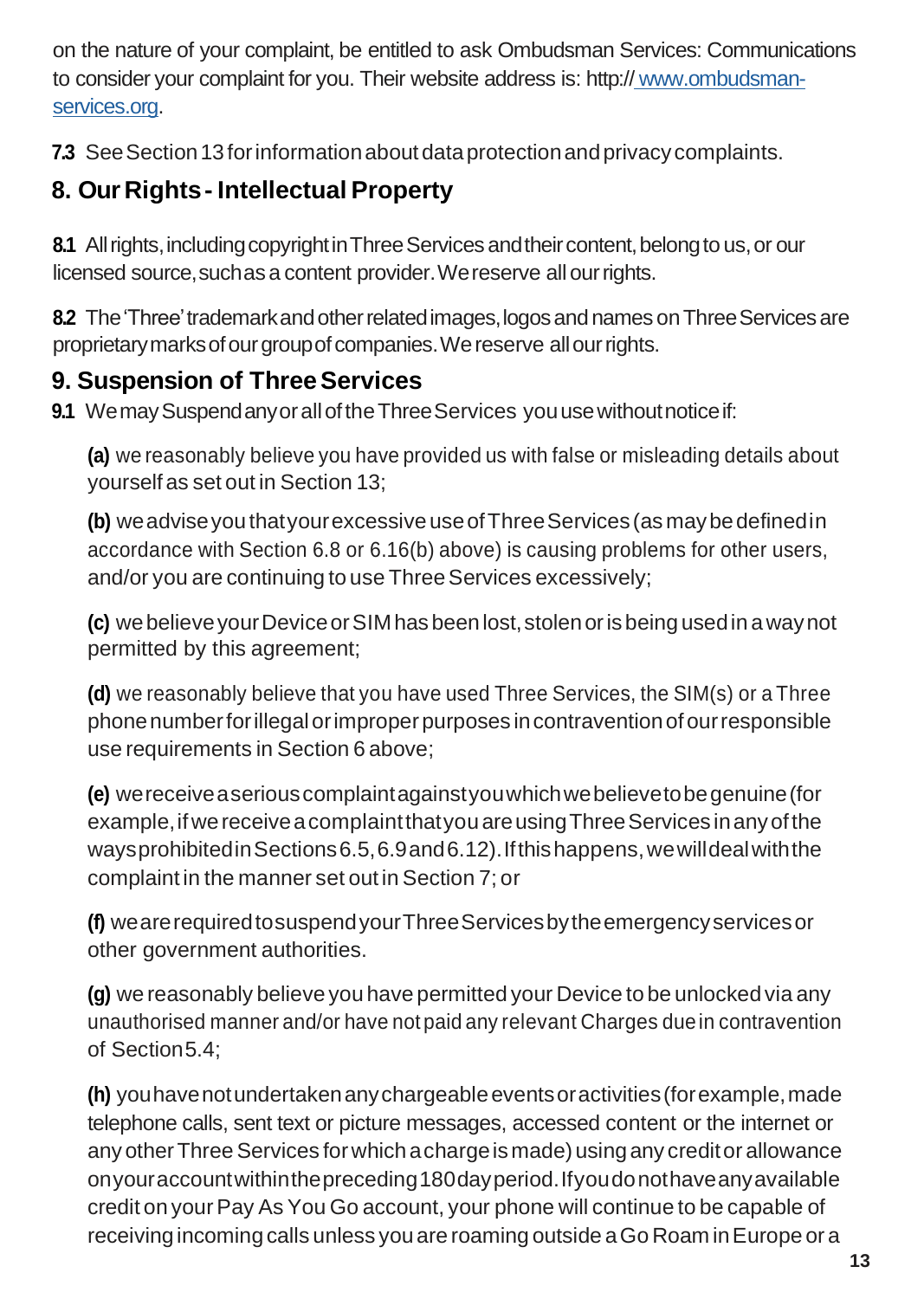GoRoamAroundtheWorldunlessoruntilsuspendedassetoutintheseTermsand Conditions; and/or

**(i)** ifyouraccountbalancedropsbelowzeroandyouhavefailedtomakeapaymentto us toclear such negative balance.

**9.2** We may turn off your Messaging Services if they are inactive for an extended period of time - we will let you know before this happens. If we do turn off your Messaging Services we will have no obligation to maintain any of the content in your Messaging Services, or to forward any unopenedor unsent messages to you, or anyone else. If we Suspend any or all of your Three Services, you will still be able to make emergency calls (unless they have been Suspended at the request of the emergency services).

**9.3** If your Three Services are Suspended, we may agreeto re-Connect you if you ask us to doso and there may be a re-Connection Charge forthis.

### **10. Ending this agreement and Disconnectionof ThreeServices**

**10.1** You may end this agreement in the following ways:

**(a)** Within14daysofConnection("Cooling-OffPeriod")ifyouhavepurchasedyour SIM,Packand/orAdd-On fromThreeTelesales,theThreeUKApporthree.co.uk.If you wish to cancel this agreement within the Cooling Off Period, you must contact ThreeCustomerServices.YouwillbeentitledtoarefundofanyPayAsYouGoCredit that remains unused at the date of cancellation, or a refund related to the allowance remaininginyourPack orAdd-On as calculated by Three.You will notbe entitled to refunds of Pay As You Go Credit, Packs or Add-Ons which are purchased after the Cooling-Off Period has expired.

- **(b)** By stopping your use of Three Services at any time.
- **(c)** In accordance with Section 4.2.
- **10.2** We may end this agreement in the following ways:

**(a) On30days'notice.**Wecanendthisagreementbygivingatleast30days'notice. Your agreement will finish at the expiry of the 30 day notice period or a later date which we specify.

**(b) For non-use or non-payment of Three Services.** We may Disconnect you if youhave not undertaken any chargeable events or activities (for example, made telephone calls, sent text or photo messages, accessed content or the internet or any other ThreeServices for which a charge is made) using any credit or allowance on your account within the preceding 180 day period or if your account balance drops belowzeroandyou havefailedto makepayment tous toclearthenegativebalance as detailed in Section 9.1(i). If we Disconnect you for non-use of Three Services as set out in this section any unusedcredits or allowances remaining on your accounton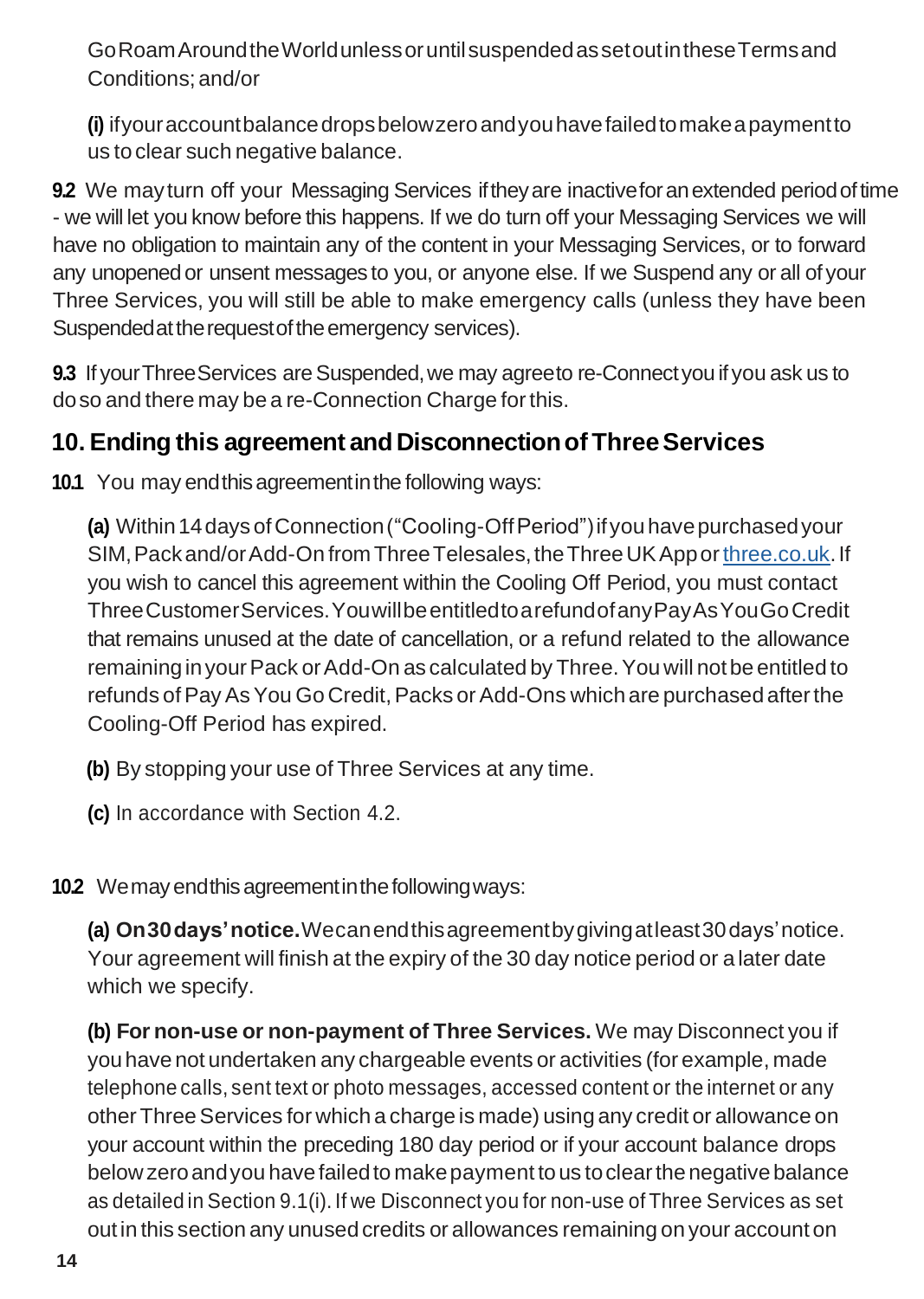Disconnection will beforfeited.

**(c) Because of your conduct.** In the following cases, we may end your agreement immediately and you have to pay all the Charges you owe up until we Disconnect you:

**(i)** ifwehavetherighttoSuspendyourThreeServicesonanyofthegroundsin Section9andwebelievethatthegroundsareseriousandhavenotbeen,orare unlikely to be rectified;

**(ii)** ifwe believethat your communicationswithThree Customer Services or any of our retailers or agents, or your use of our Three Services, are jeopardising the operationoftheThreeNetwork, or areof an unacceptable nature; or

**(iii)** inthe eventof your death.

**10.3** No network access or Three Services. We may end your agreement if we no longer have access to other operators' networks which we need to provide Three Services, or if we are no longer able to provide Three Services due to factors beyond our control or because we cease business. If reasonably possible under these circumstances, we will endeavor to provide you with such notice as is practical.

# **11.Effectofthis agreement ending**

**11.1** If this agreement ends, we will close your account and Disconnect you and you will not be able to use Three Services or make emergency calls. In addition, you will lose your phone number unless you have made a request for your number to be ported prior to **Disconnection** 

**11.2** You mustimmediately pay all Charges you oweup to the date the agreementends. If we end the agreement due to your conduct, then any unused credits or allowances remaining on your account on Disconnection will be forfeited.

# **12. Liability- Limitsonourliability**

**12.1** Allof our obligations to you relating to Three Services are set out in your agreement. Ifyouwishtomakeanyvariationstothisagreementorrelyon anyotherterm,you must obtainour agreementto thevariationorterminwriting.

**12.2** Exceptas set out in 12.3:

**(a)** all other terms, conditions and warranties relating to Three Services are excluded;

**(b)** ourentireliabilitytoyouforsomethingwedoordon'tdowillbelimitedto£3,000 for one claim or a series of related claims; and

**(c)** we are not liable for any loss of income, business or profits, or for any loss or corruptionofdatainconnectionwiththeuseofThreeServices.Wearenotliablefor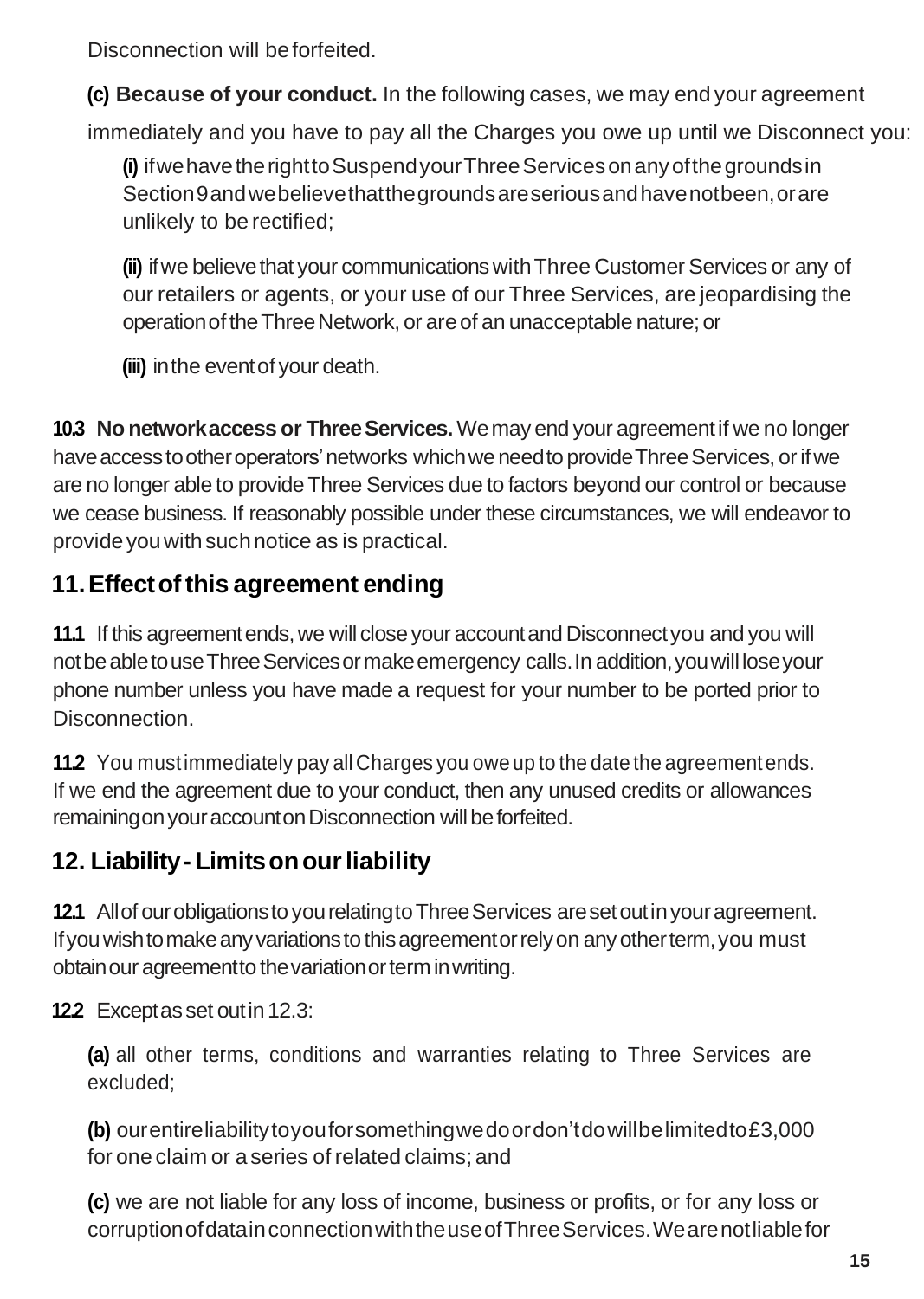anylossordamagethatwasnotreasonablyforeseeablewhenyouenteredintothe agreement.

**12.3** Nothing in this agreement removes or limits our liability for fraud, for death or personal injury caused by our negligence or for any liability which can't be limited or excluded by applicable law. If you are a consumer, you also have other legal rights and remedies that apply in addition to any provided to you under Section 5.10.2 of this agreement or at common law. Some of the key legal rights you have as a consumer are contained in the Consumer Rights Act 2015, which provides legal remedies to you where we have, for example, not exercised reasonable care and skill in providing Three Services, or where goods or digital content we supply to you are faulty or not as described. These remedies may include, for example, the right to ask us to fix the problem or to a price reduction. Consumer law also gives you rights if we provide you with misleading information that leads you to enter into a contract with us. For more information on your legal rights (also known as your statutory rights), contact your local authority Trading Standards Department or Citizen's Advice Bureau.

### **Three Services - Areas where we have no responsibility**

**12.4** We will try to ensure the accuracy, quality and timely delivery of Three Services. However:

(a) we accept no responsibility for any use of, or reliance on, Three Services or their content, or for any disruptions to, or any failures or delays in, Three Services. This includes, without limitation, any alert Services or virus detection Services; and

**(b)** subject to Section 12.3 we do not make any representations as to the accuracy, comprehensiveness, completeness, quality, currency, error free nature, compatibility, security or fitness for purpose of Three Services or their content. They are provided to youonan 'as is' basis; and

**12.5** We will not be liable:

**(a)** for any loss you may incur as a result of someone using your PINs or passwords, with, or without, your knowledge; or

(b) if we cannot carry out our duties, or provide Three Services, because of something beyond our control.

### **Others' content and Services - Areas where we have no responsibility.**

**12.6** You may be able to use Three Services:

**(a)** to upload, email or transmit content using Three Services; and

**(b)** to access content which is branded or provided by others and to acquire goods and Services from others. Where we provide you with such access, all we do is transmit the

**16** content to you and we do not prepare or exercise control over the content, goods or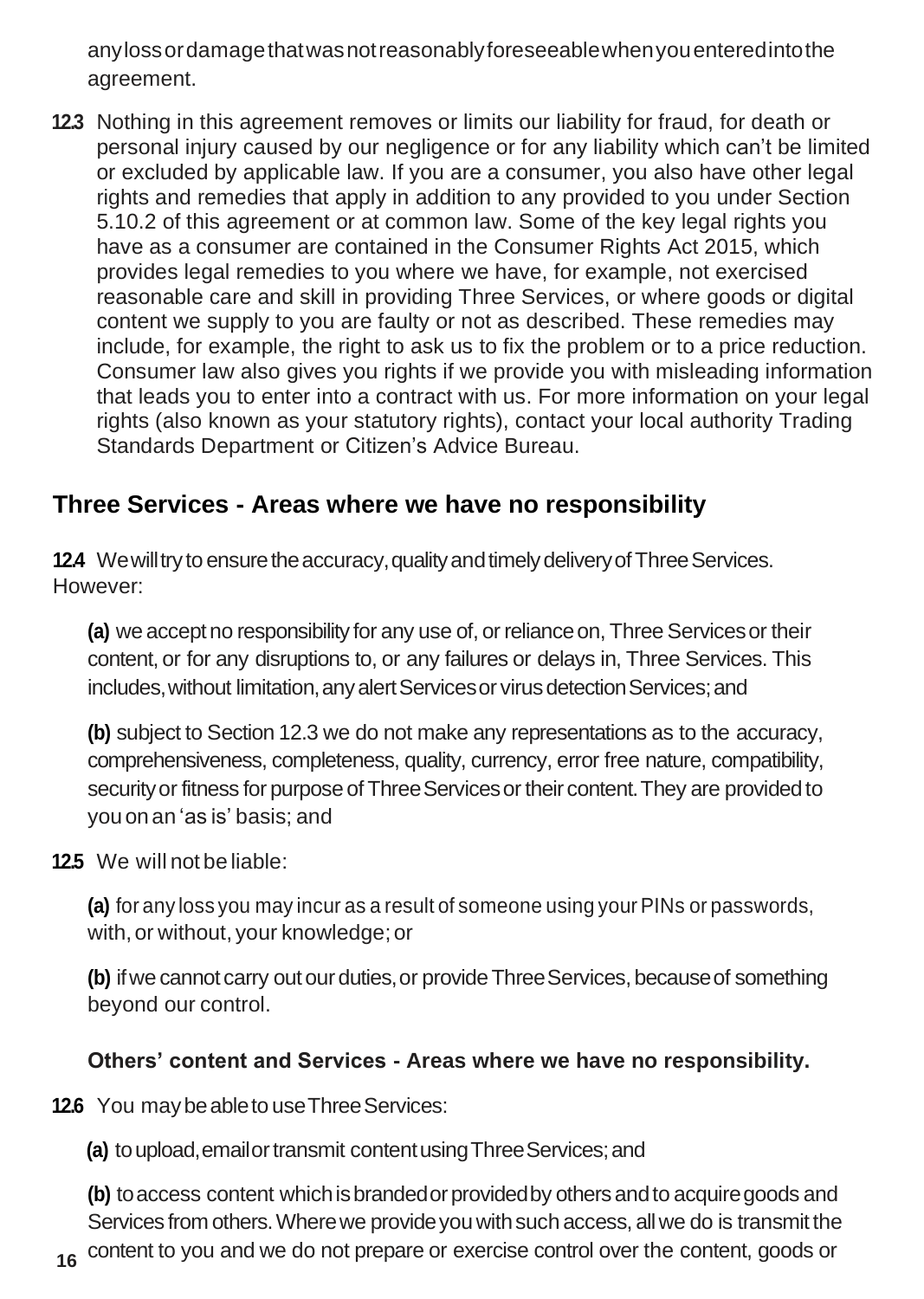Services. We are not responsible or liable in any way for, and do not endorse, any of this content, goods or Services.

12.7 This Section 12 will apply even after this agreement has ended.

# **13. PrivacyNotice andYourInformation**

**13.1** We are the data controller of Your Information (as defined in Section 13.5) collected through your use of the Three Services for the purpose of UK data protection law. We will only use Your Information in accordance with this notice and applicable UK data protection and privacy legislation. Please read all of this notice and feel free to contact us at the address in Section 13.9 below with any questions.

**13.2** Whenever you provide us with personal information about yourself you agree that it will be true, complete and accurate. You must tell us if this information changes.

**13.3** If you provide us with information about another individual or register a Device in the name of anotherindividual you must have their agreementto do so or be acting withlegal authority.

**13.4** If we reasonably believe that you have supplied us with false or inaccurate information, or if we suspect fraud, we may delay your Connection or suspend your access to Three Services untilan investigation has been completed to our satisfaction.

**13.5** In orderto supply you with Three Services under this agreement, we may process Your Information.By"YourInformation"wemeanpersonallyidentifiableinformation:

**(a)** that you give us or that we obtain about you as a result of any application or registration for, and use of Three Services. It may include your name, current and previousaddress(es),dateofbirth,telephoneandfaxnumbers,gender,emailaddress, employment and lifestyle information, bank and credit or debit card information, and information obtained from credit reference and fraud prevention agencies, marketing organisationsandthosewhoprovideservicestous,andmayincludeinformationfrom other countries and;

**(b)** acquiredand processed about your use of Three Services while you're a customer of Three,includingLocationData,your CommunicationsData, dynamic IP addresses,your phonetelephonenumber,theuniquecodeidentifyingyourphoneandSIM,andyour account information including contact history notes.

**13.6** Some of Your Information may be classified as "sensitive" (such as visual or hearing impairments) and we will ask your permission if we wish to use or share this information.

**13.7** When you make a call, the calling line identity ("CLI") of your phone (your Three phone number) will be displayed on the phone of the person you call. If you don't wish your CLI to be displayed and/or transmitted you should check your user guide or contact Three Customer Services.Your CLI cannot be blocked when calling the emergency services, or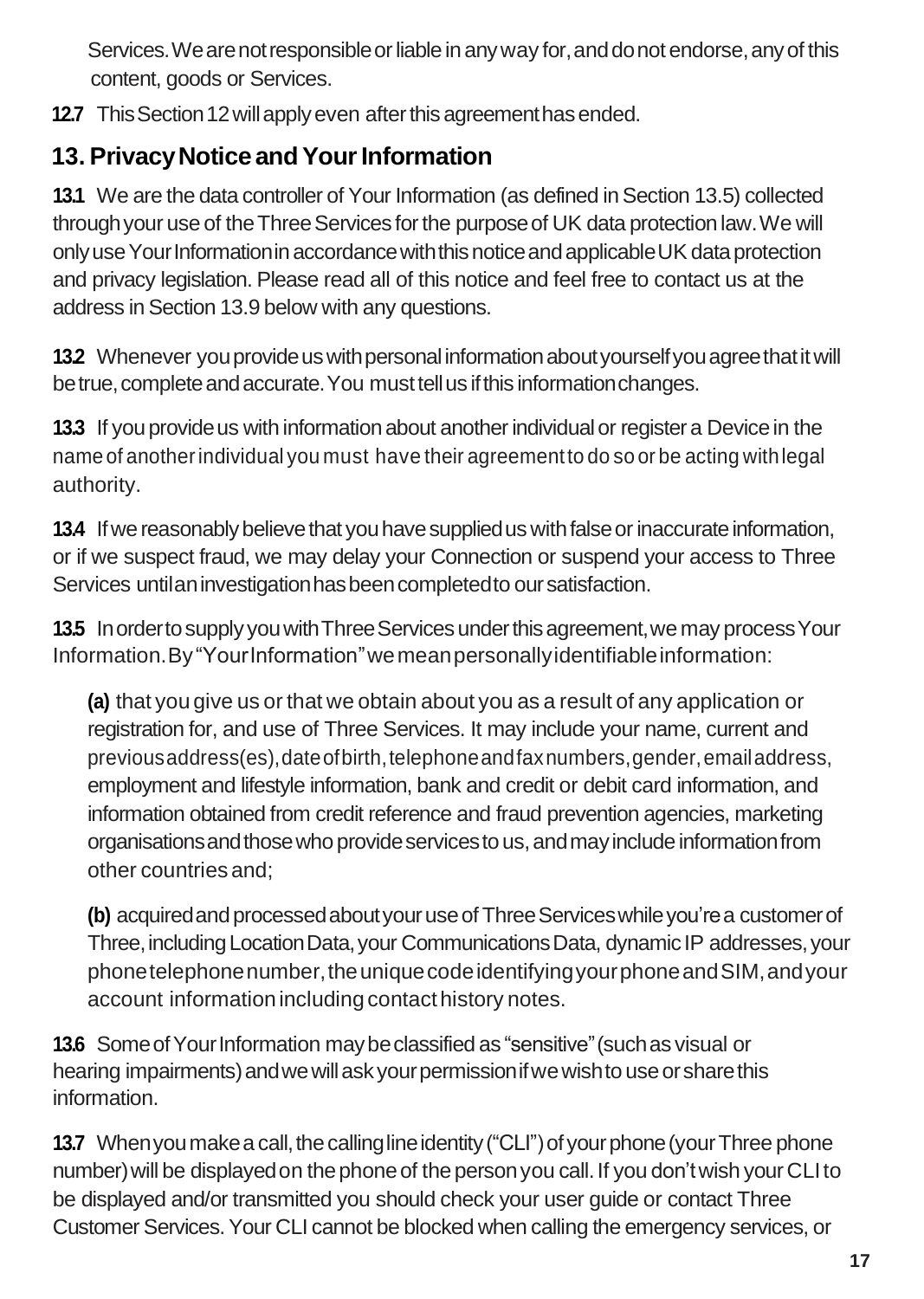when sending a text, picture, or video message.

**13.8** Youmust keep any passwords and PIN numbers relating to your Three account and ThreeServices safe and secure.You must not share them with anyone else. If you find or suspectthat anyone else knows your passwords or PIN numbers, or can guess them, you must contact us immediatelyandaskustochangethem.Thisisyourresponsibility.

**13.9** If you have any questions about this notice or the way in which Your Information is processed, please contact our Data Protection and Privacy Officer by writing to Hutchison 3GUKLtd,450LongwaterAvenue,GreenPark,Reading,Berkshire,RG26GForby sending an email to DPA officer@Three.co.uk.

**13.10** We may be required to process Your Information to comply with our legal requirements, to enable us to fulfil the terms of our contract with you or in preparation of us entering into a contract with you. If you do not provide the relevant information to us, we may not be able to provide the service to you.

# **Your Information received from other sources**

**13.11** We mayreceivepersonaldataaboutyoufromfraudpreventionagencies, marketing partners and other commercial partners who may deliver services to us.

# **Use of Your Information**

**13.12** Your Information may be used by us, our employees, service providers and disclosed to third parties for the purposes set out below. For each of these purposes,we have set out the legal basis on which we use Your Information.

### **(a) FraudPrevention**

**(i)** We may check and share your details with fraud prevention agencies such asActionFraudand CIFASand we'llrecord (andpass to thefraud prevention agencies) details of any false or inaccurate information provided by you or where we suspect fraud. Records held by fraud prevention agencies will also be used by us and other organisations to help prevent fraud and money laundering, for example when checking details on proposals and claims for all types of insurance and checking job applications and employees. Those fraud prevention agencies may disclose information to law enforcement agencies where requested and necessary fortheinvestigationofcrime.Weandother organisations may accessanduse(from a country other than the UK) the information recorded by fraud prevention agencies.

The legal basis that we rely on to process YourInformation for the above purpose is for performance of contract between you and us or in order to take steps prior to entering into a contract with you or our legitimate business interests.

**(ii)** We may also pass and share information to other communications service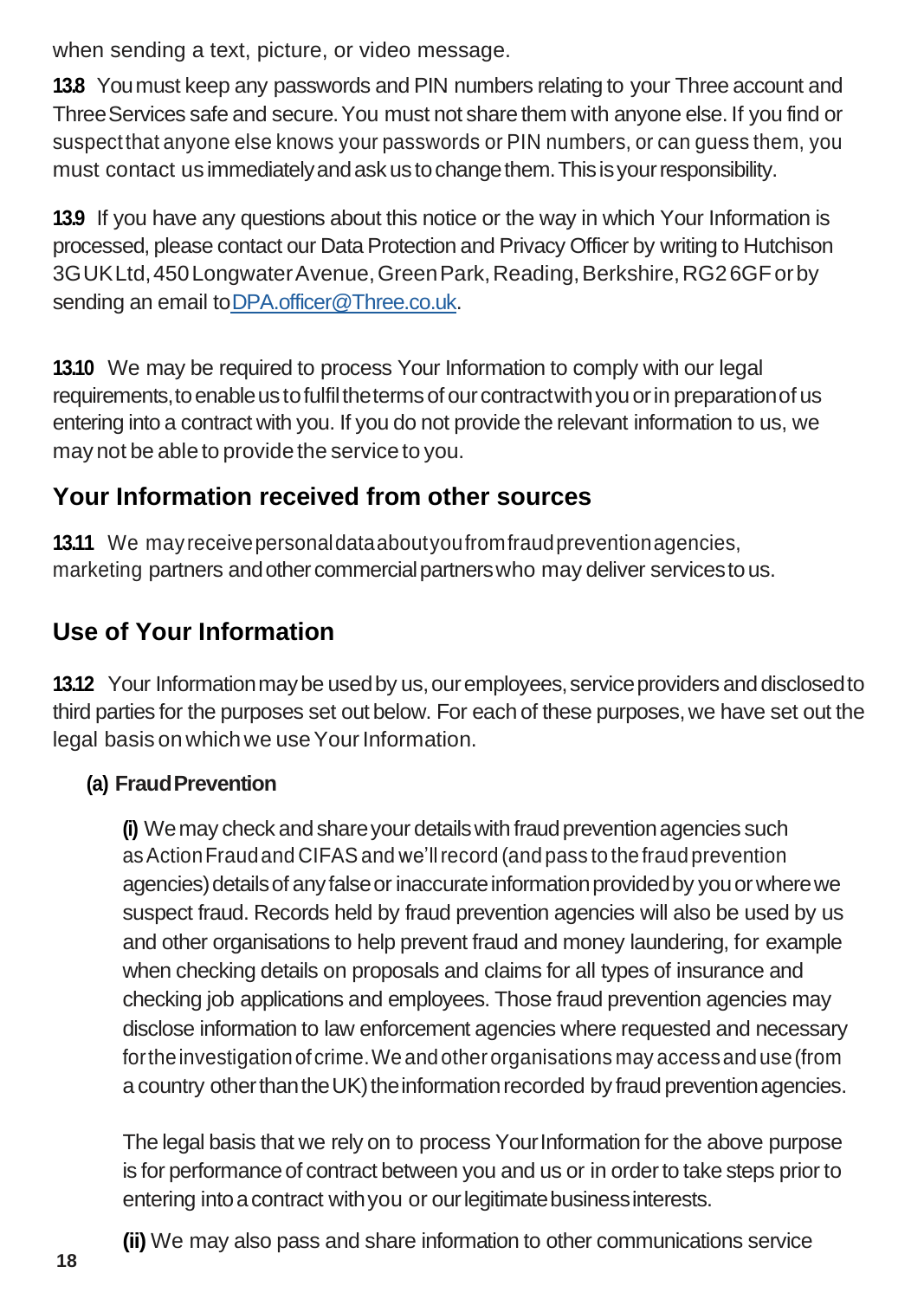providers and network operators for the detection and prevention of theft and fraud.

The legal basis that we rely on to process Your Information for the above purpose is our legitimate interests in order for us to manage our relationship with you.

Youcan ask us at any time for details of the fraud prevention agencies to whom we disclose and obtain information about you. Please write to: Three Customer Services, 123St Vincent Street, Glasgow G25EA.

### **(b) Account and Service Management**

**(i)** To process applications, registrations or orders made by you, to create and administer accounts, to calculate and charge for Three Services, to produce any necessary invoices or billing statements, and to provide customer services including the management of any complaints or queries.

The legal basis that we rely on to process Your Information for the above purpose is our legitimate interests in order for us to manage our relationship with you.

**(ii)** To supply any products, services or information requested by you and/or which we may provide.

The legal basis that we rely on to process Your Information for the above purpose is our legitimate interests in order for us to manage our relationship with you.

**(iii)** For traffic and billing management, which may involve the use of Your Information. We deploy a balance of technical, logical and security controls to protect the processing of Your Information on the Three Network.

The legal basis that we rely on to process Your Information for the above purpose is for performance of contractual obligations between you and us or in order for us to manage our relationship with you.

**(iv)** To ensuretheaccuracyandperformanceofThreeServices.Thismay involve the use of YourInformationin a livetestenvironment.

The legal basis that we rely on to process Your Information for the above purpose is our legitimate interest and/or to enable us to improve and develop our business operations andservices.

**(v)** To update your Device remotely "over the air" with software updates and to investigate and resolve any Service related queries made by you.

The Legal basis that we rely on to process Your Information for the above purpose is performance of our contract with you.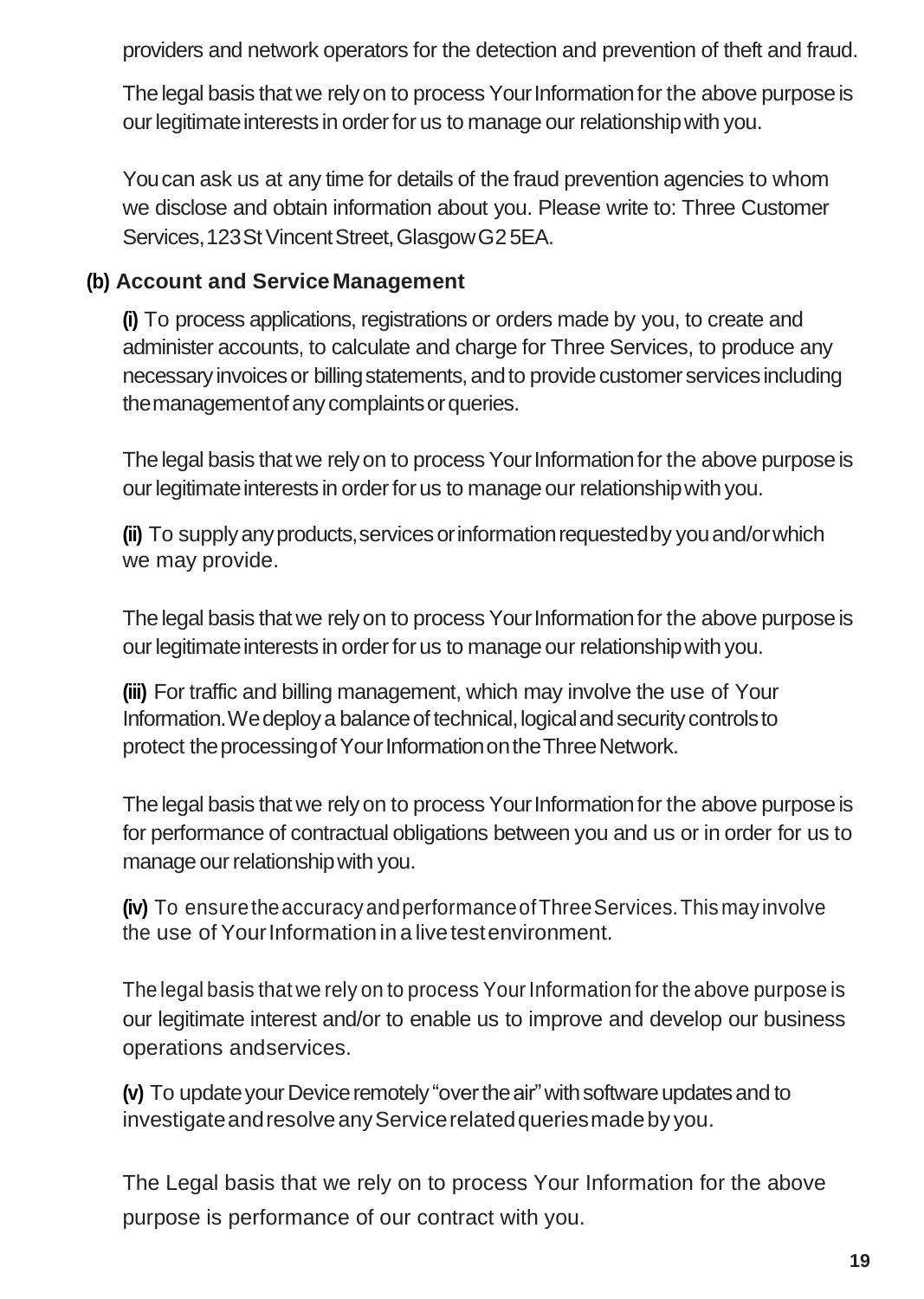**(vi)** To process data revealing the geographic location of your Device in order to provide location based services requested by you and which may be provided by Three or by third parties on behalf of Three, or where you request location based services directly from third parties. Your location data will be transmitted when calling the emergency services from your phone withinThree's coverage area in the UK. However, if you call emergency services when you are outside Three's coverage area in the UK, your telephone number and your location data will not be transmitted. If you call emergency services in the UK but using Device other than a phone, such as a Tablet, with calling capability, your location data will not be transmitted. If you are roaming abroad and need to make to call emergency services, you will need to dial 112 which is recognised by most mobile operators worldwide - this will connect you to the local emergency services, however, your location data may not be transmitted when you call emergency services whilst you are roamingabroad.

The legal basis that we rely on to process Your Information for the above purpose is for performance of contractual obligations between you and us.

**(vii)** Wemay monitor andrecord callsand messages fromyou andThreeCustomer Services for training and quality purposes.

The legal basis that we rely on to process Your Information for the above purpose is our legitimate interest and/or to enable us to improve and develop our business operations andservices.

**(viii)** Please be aware that when you call Three Customer Services, your phone numberwillautomatically bepresentedtoThreeCustomerServices sothatweare able to provide you with integrated customer services and for security purposes.

The legal basis that we rely on to process Your Information for the above purpose is our legitimate interest and/or to enable us to improve and develop our business operations andservices.

### **(c) Marketing andkeeping youinformed**

**(i)** To carry out analysis of your information, in order to develop our relationship with you, to develop and personalise Three Services and to present and deliver these to your Device.

The legal basis that we rely on to process Your Information for the above purpose is our legitimate interests and/or to enable us to improve and develop our business operations andservices.

**(ii)** To keep you informedabout Three's services, developments, pricing tariffs, special offers, and any discounts or awards which we believe may be of personal interest to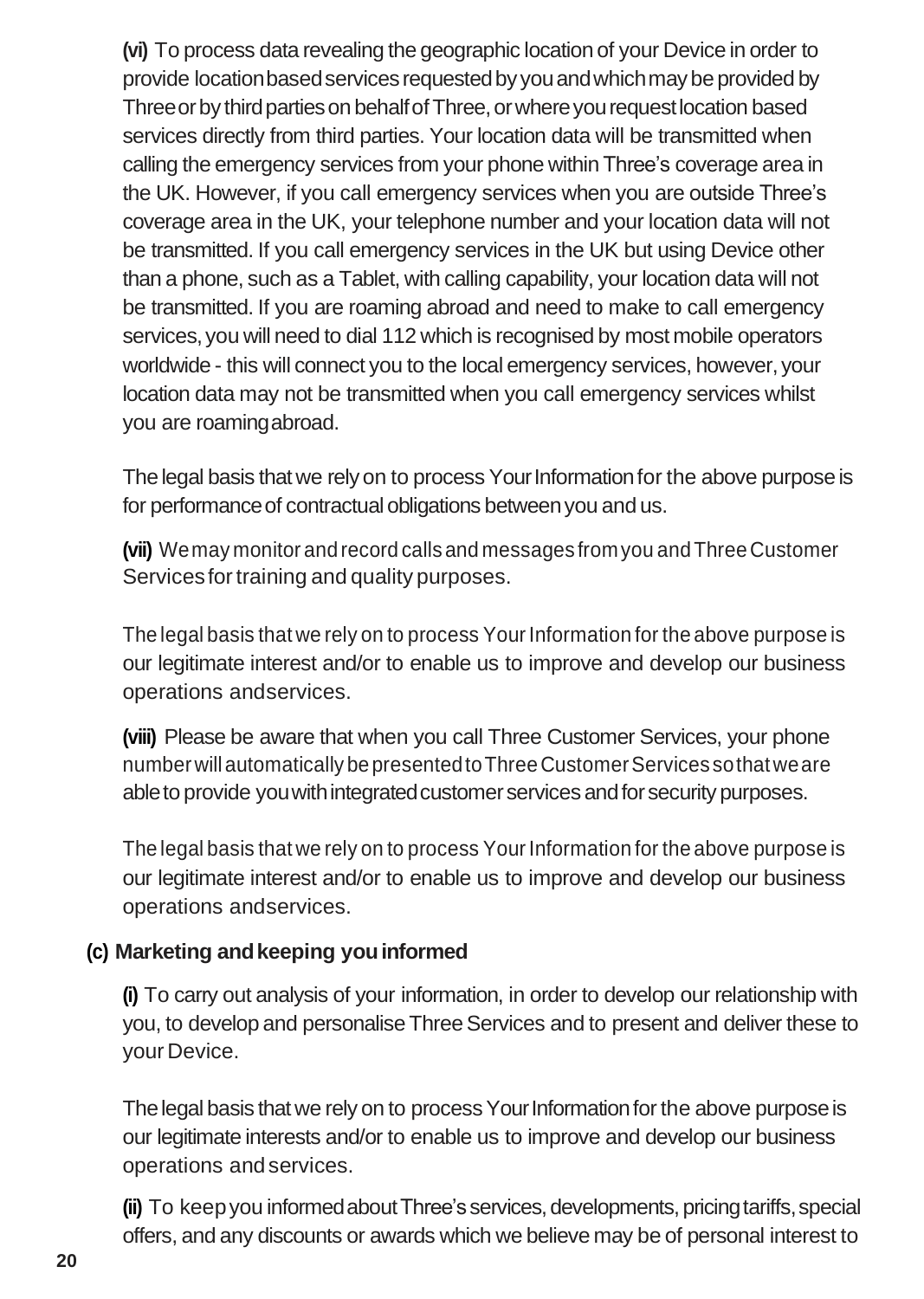you, or which you may be entitled to. We may keep you up to date directly to your Device, and by post, telephone and by electronic messaging such as phone text and picture message, email voice, audio and videomail subject to any preferences indicated by you. You can contact us at any time to ask us not to use your location or Communications Data for marketing purposes orif youwould prefer not to receive direct marketing information, or simply to update your preferences by writing to or calling Three Customer Services, by sending an email to DPA. Officer@three.co.uk

or by updating your marketing preferences directly from your Device or online using the Three UK App.

The legal basis that we rely on to process Your Information for the above purpose is our legitimate interests and/or your consent.

**(iii)** to tell you about the products and special promotions of carefully selected partners (subject to your preferences) and allow you to receive advertising and marketing information from them but without passing control of your information to the third party concerned. We may also share de-personalised or aggregated data with third parties for analysis and insight in relation to the use of the Three Network and its services. You can opt out by sending an email to [optout@bigdata@three.co.uk](mailto:optout@bigdata@three.co.uk)

The legal basis that we rely on to process Your Information for the above purpose is our legitimate interests and/or your consent.

**(iv)** To carry outmarket research and surveys.

The legal basis that we rely on to process Your Information for the above purpose is our legitimate interests and/or your consent.

**(v)** To carry out activities necessary to the running of our business, including system testing, network monitoring, staff training, quality control and any legal proceedings.

The legal basis that we rely on to process Your Information for the above purpose is for our legitimate interests in order to conduct and manage our business, for the performance of contractual obligations between you and us; or in connection with legal proceedings (i.e. the establishment, exercise or defence of any legal claims).

**(vi)** To carryoutanyactivitiesordisclosurestocomplywith any regulatory, government orlegal requirement.

The Legal basis that we rely on to process Your information for the above purpose is that it is necessary for compliance with a legal obligation.

(vii) Wemay enter your name, address and telephone number in a publicly available directory enquiry service and directories operated by us or by a licensed third party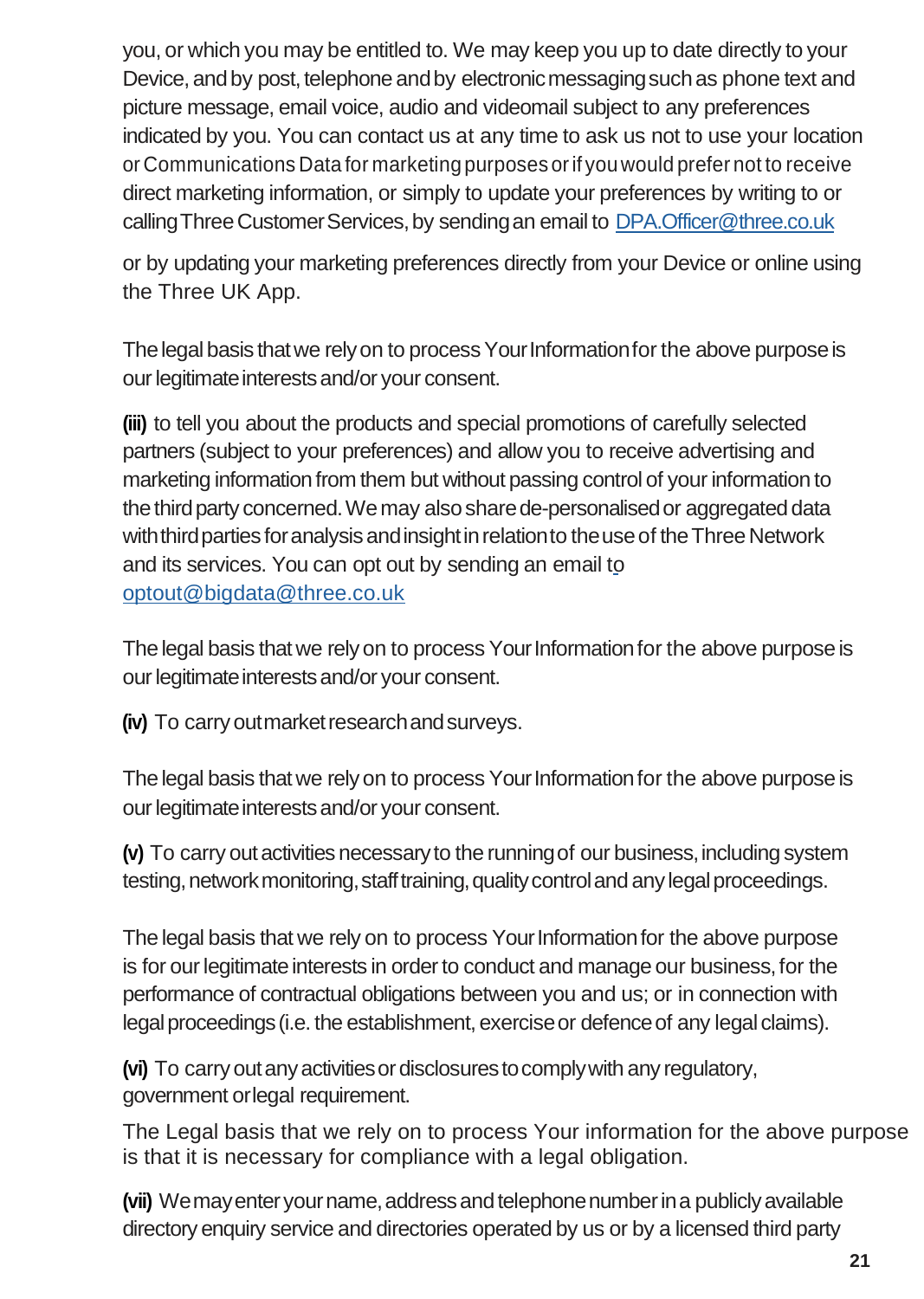operator suchas BT,subjectto your preferences and only where you have given us permission.

The legal basis that we rely on to process Your Information for the above purpose is your consent.

### **Other third parties that we may disclosure your Information to**

**13.13** Your Information may also be processed by:

**(a)** our business partners, suppliers and sub-contractors for the performance of any contract we enter into with you, for example we engage third parties to process applications, to carry out surveys, to provide insurance for your Device.

**(b)** Other members of our Group:

**(c)** other professional advisers (including accountants and lawyers) that assist us in carryingoutour business activities;

**(d)** policeandotherlawenforcementagenciesinconnectionwiththepreventionand detection ofcrime;

**(e)** other external agencies and organisations (including the National Crime Agency)for the purpose of preventing and detecting fraud (including fraudulent transactions), money laundering and criminal activity; and

**(f)** third parties if we are under a duty to disclose or share Your Information in order to comply with any legal obligation or instructions of a regulatory body (including in connection with a court order), or in order to enforce or apply the terms of any agreements we have with or otherwise concerning you (including agreements between you and us) or to protect our rights, property or safety of our customers, employees or other thirdparties.

**(g)** We may also disclose Your Information to other third parties, for example:

**(i)** in the event that we sell or buy any business or assets we will disclose Your Information to the prospective seller or buyer of such business or assets;

**(ii)** ifweor substantiallyall of our assetsareacquiredby a third party (oraresubject to a reorganisation within our Group), Your Information held by us will be one of the transferred assets;and

**(iii)** ifweareunderadutytodiscloseorshareYourInformationinordertocomply with any legal obligation, or in order to enforce or apply the agreements concerning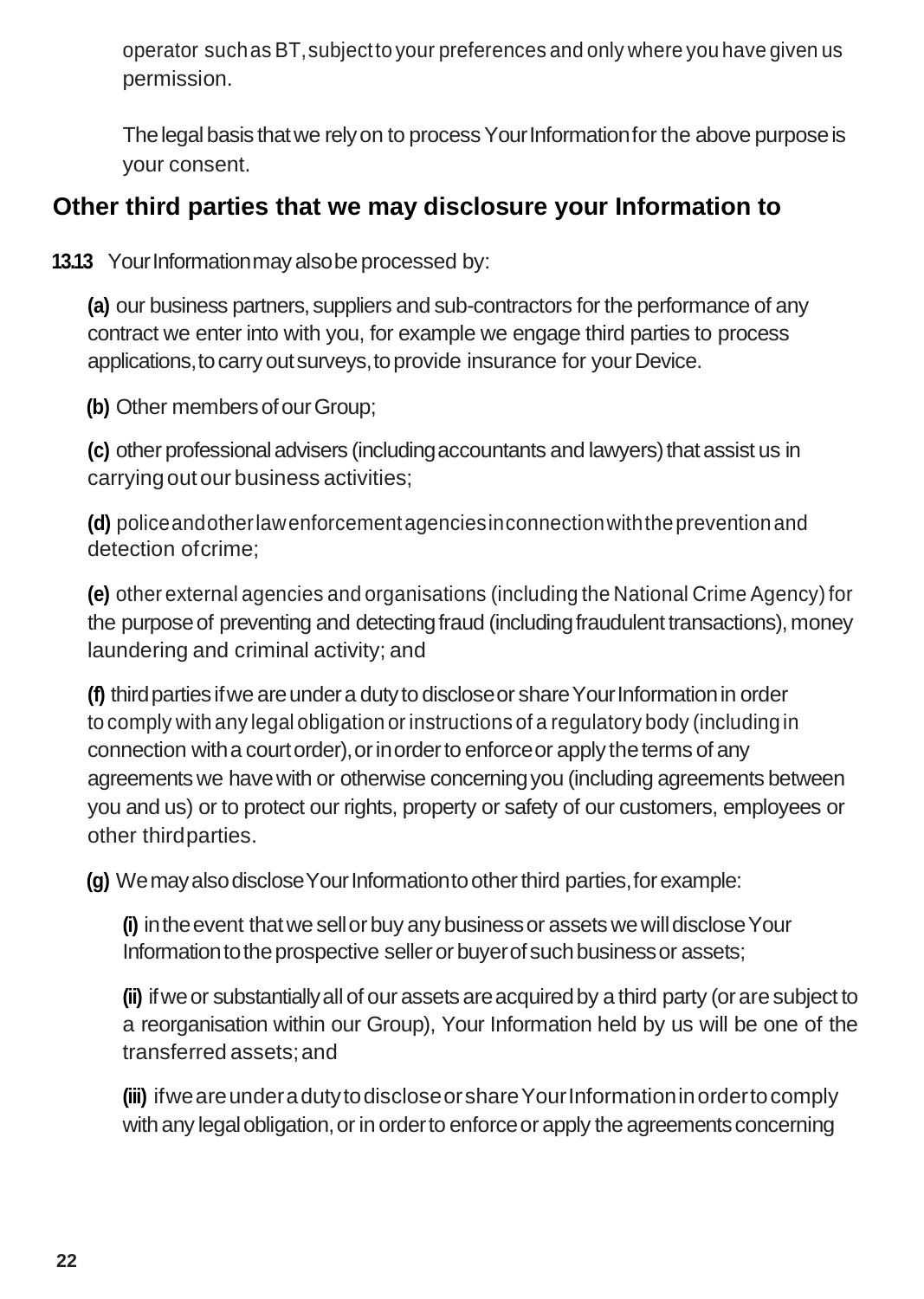you (including agreements between you and us).

### **Where will we transfer Your Information**

13.14 Your Information will be processed both within and outside the European Economic Area ("EEA"). Where we transfer Your Information outside of the EEA, we will implement appropriate and suitable safeguards to ensure that such personal information will be protected as required by applicable data protection law. These measures generally include:

**(a)** Commercial termstosafeguard theprocessingofYourInformation.

**(b)** Technicalsecurity standards commensuratewiththenatureof thedatabeing processed.

**13.15** For further information as to the safeguards we implement please contact our Data Protection and Privacy Officer at the contact details set out in Section 13.9.

# **Retention of data**

**13.16** We may retain Your Information for as long as is necessary for the purposes detailed in this notice and until charges for Three Services cannot be lawfully challenged and legal proceedings may no longer be pursued. Generally, we'll keep your communications data for up to one year.Youraccountinformationwill be kept after your relationship with Three ends tocomply with ourlegal and regulatory obligations.

# **Your Rights**

**13.17** You have certain rights with respect to Your Information. The rights may only apply in certain circumstancesandaresubjecttocertainexemptions.Pleaseseethetableon pages 24 and 25 for a summary of your rights. You can exercise these rights using the contact details set out in Section 13.9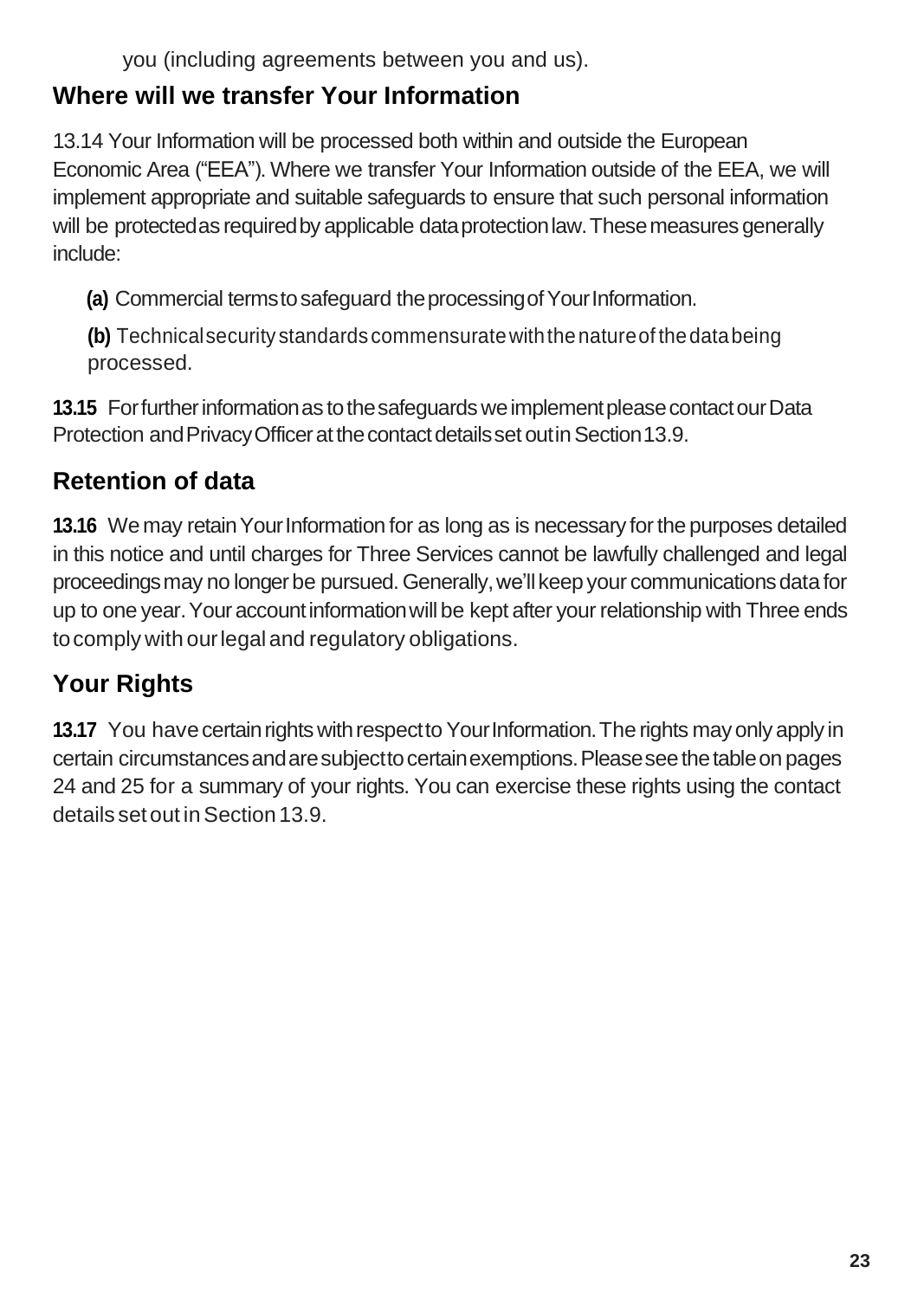|                                                                        | Summary of your rights                                                                                                                                                                                                                                                                                                                                                                                                                                                                                                                                                                                                                                                                                                                                                                                |
|------------------------------------------------------------------------|-------------------------------------------------------------------------------------------------------------------------------------------------------------------------------------------------------------------------------------------------------------------------------------------------------------------------------------------------------------------------------------------------------------------------------------------------------------------------------------------------------------------------------------------------------------------------------------------------------------------------------------------------------------------------------------------------------------------------------------------------------------------------------------------------------|
| <b>Right of access</b><br>to your personal<br>information              | You have the right to receive a copy of your personal<br>information that we hold about you, subject to certain<br>exemptions.                                                                                                                                                                                                                                                                                                                                                                                                                                                                                                                                                                                                                                                                        |
| <b>Right to rectify</b><br>your personal<br>information                | You have the right to ask us to correct your personal<br>information that we hold where it is incorrect or incomplete.                                                                                                                                                                                                                                                                                                                                                                                                                                                                                                                                                                                                                                                                                |
| Right<br>to<br>erasure of your<br>personal<br>information              | You have the right to ask that your personal information be<br>deleted in certain circumstances. For example (i) where your<br>personal information is no longer necessary in relation to the<br>purposes for which they were collected or otherwise used;<br>(ii) if you withdraw your consent and there is no other legal<br>ground for which we rely on for the continued use of your<br>personal information; (iii) if you object to the use of your personal<br>information(as set out below);(iv) if we have used your personal<br>information unlawfully; or (v) if your personal information needs<br>to be erased to comply with a legal obligation.                                                                                                                                         |
| <b>Right to restrict</b><br>the use of your<br>personal<br>information | You have the right to suspend our use of your personal<br>information in certain circumstances. For example (i) where<br>you think your personal information is inaccurate and only for<br>such period to enable us to verify the accuracy of your personal<br>information; (ii) the use of your personal information is unlawful<br>and you oppose the erasure of your personal information and<br>request that it is suspended instead; (iii) we no longer need your<br>personal information, but your personal information is required by<br>you for the establishment, exercise or defence of legal claims; or<br>(iv) you have objected to the use of your personal information<br>and we are verifying whether our grounds for the use of your<br>personal information override your objection. |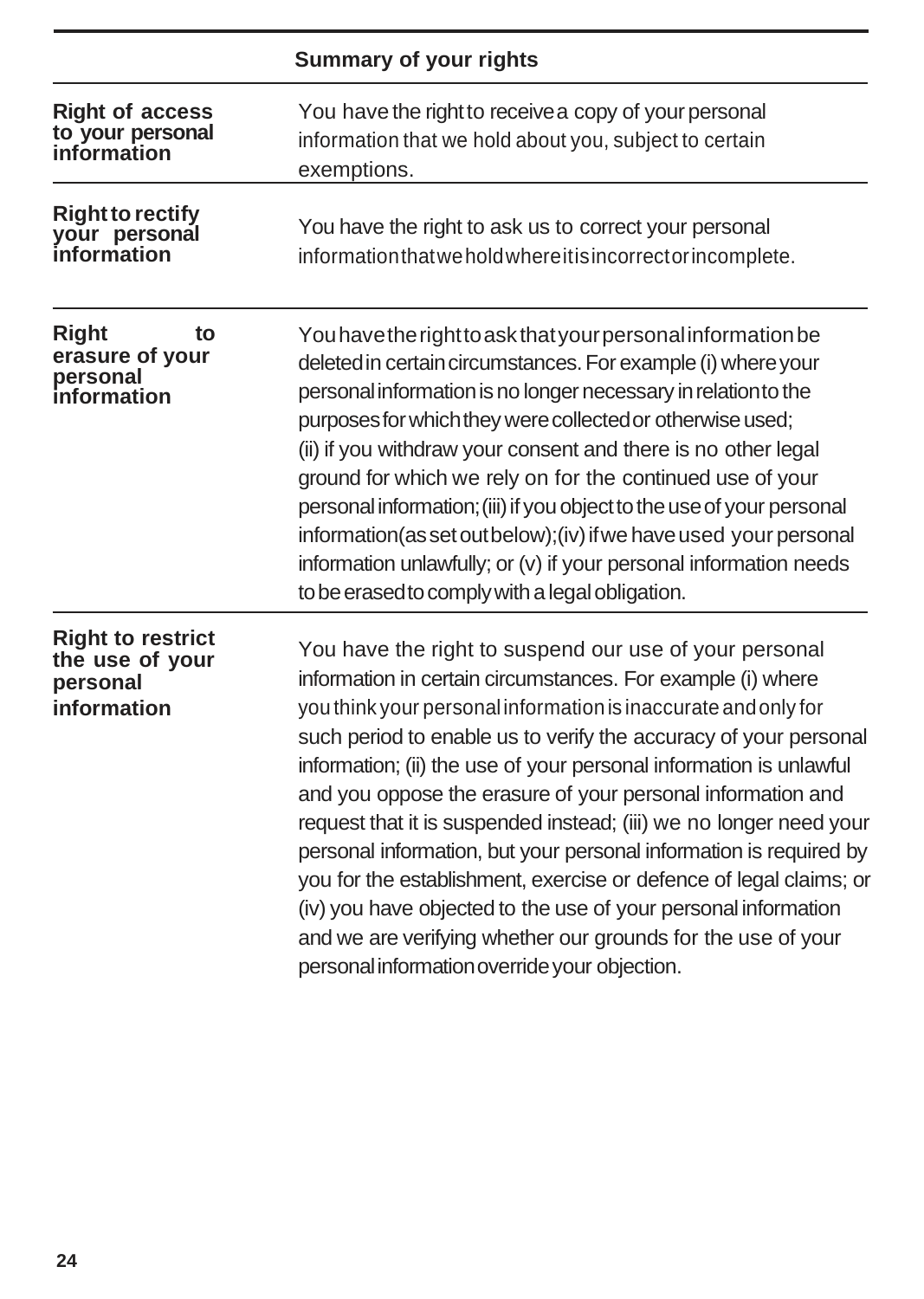|                                                                                                 | <b>Summary of your rights</b>                                                                                                                                                                                                                                                                                                                                                                                                                                                          |
|-------------------------------------------------------------------------------------------------|----------------------------------------------------------------------------------------------------------------------------------------------------------------------------------------------------------------------------------------------------------------------------------------------------------------------------------------------------------------------------------------------------------------------------------------------------------------------------------------|
| <b>Right to data</b><br>portability                                                             | You have the right to obtain your personal information in a<br>structured, commonly used and machine-readable format<br>and for it to be transferred to another organisation, where it is<br>technically feasible. The right only applies where the use of<br>your personal information is based on your consent or for the<br>performance of a contract, and when the use of your personal<br>information is carried out by automated (i.e. electronic) means.                        |
| <b>Right to object</b><br>to the use of<br>your personal<br>information                         | You have the right to object to the use of your personal<br>information in certain circumstances. For example (i) where you<br>have grounds relating to your particular situation and we use<br>your personal information for our legitimate interests (or those of<br>a third party) including for profiling; and (ii) if you object to the<br>use of your personal information for direct marketing purposes,<br>including profiling (to the extent it relates to direct marketing). |
| <b>Right to object</b><br>to decision<br>which is based<br>solely on<br>automated<br>processing | You have the right in certain circumstances not to be subject<br>to a decision which is based solely on automated processing<br>without human intervention.                                                                                                                                                                                                                                                                                                                            |
| <b>Right to withdraw</b><br>consent                                                             | You have the right to withdraw your consent at any time where<br>we rely on consent to use your personal information.                                                                                                                                                                                                                                                                                                                                                                  |
| <b>Right to complain</b><br>to the relevant data<br>protection authority                        | You have the right to complain to the relevant data protection<br>authority, which is, in the case of Three, the Information<br>Commissioner's Office, where you think we have not used your<br>personal information in accordance with data protection law                                                                                                                                                                                                                            |

J.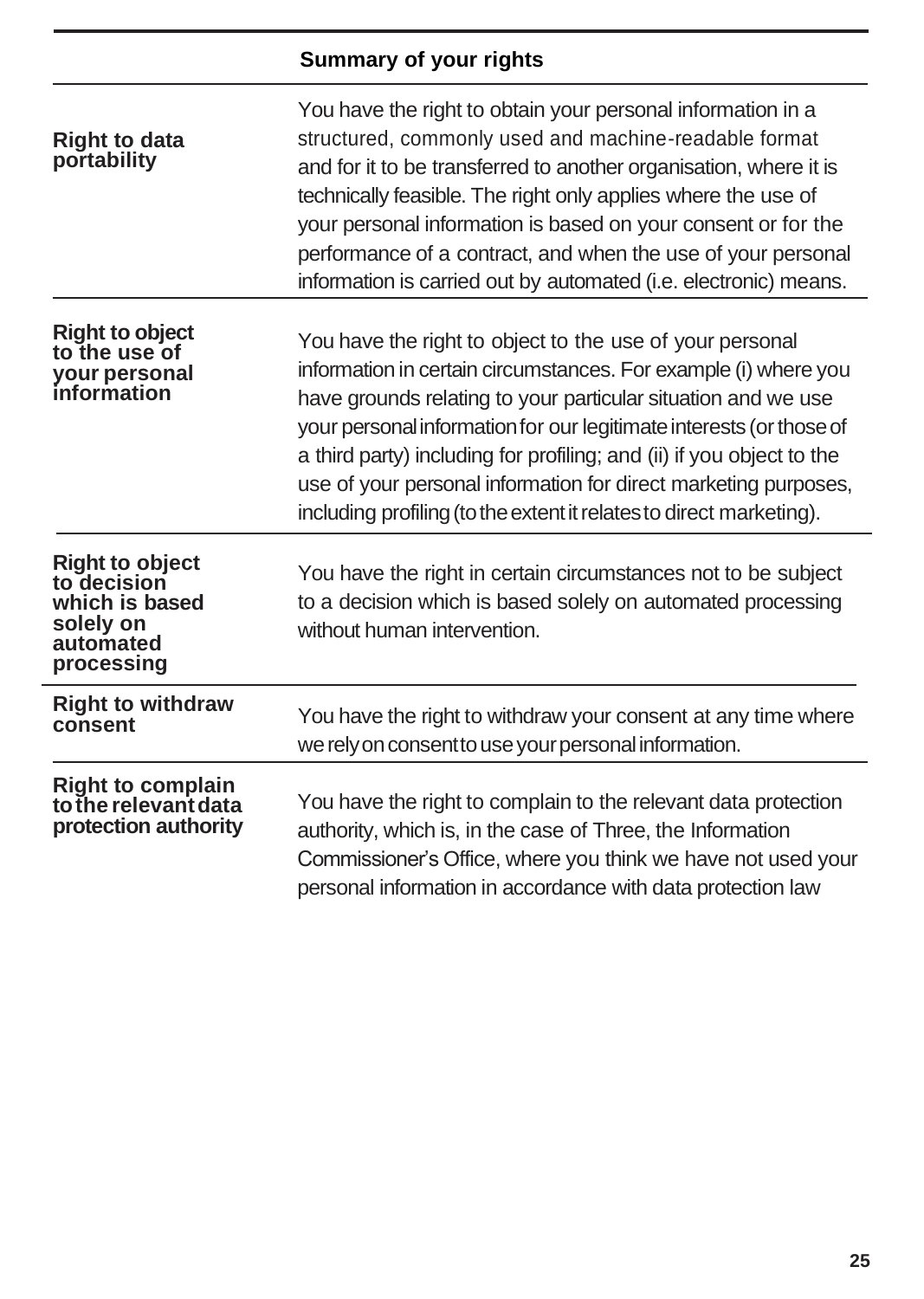# **Notification of changes**

**13.18** If we change this notice we will post the amended version on our website so you always know how we will collect, use and disclose your information. See three.co.uk

### **14. Notices**

**14.1** Our website, three.co.uk, is a great source of information that you may find useful when using our Services - it is the most up to date source of information about Three and its Services. You may find it useful to refer to when using our Services.

**14.2** If we need to send any notices under this agreement to you, we will do this by communicating them to you via phone, text message, electronic messaging, email, or mail, using yourmostrecent contact details giventous (ifany).

# **15. Other terms**

**15.1** This agreement is governed by English law unless you live in Scotland in which case, it will be governed by Scots Law. Each of us agrees to only bring legal actions about this agreement in a UK court.

**15.2** If you, or we, delay, or do not take action to enforce our respective rights under this agreement,this does notstop you,orus,from takingactionlater.

**15.3** If any of the terms in this agreement are not valid or legally enforceable, the other terms will not be affected. We may replace any item that is not legally effective with a similar term that is.

**15.4** We may assign or transfer some or all of our rights and obligations under your agreement to a party who agrees to continue complying with our obligations under this agreement(sofar as such obligations arerelevantto the assignedor transferred rights), provided that your rights under the agreement or any quarantees given by us to you are not affected. No other person (other than our assignee(s), if any) may benefit from this agreement.

**15.5** In exceptional circumstances, a government authority may order the reallocation or change of phone numbers, in which case we may have to change your Three phone number for ThreeServices.

**15.6** You confirm that you have full contractual capacity to agree to the agreement and are ableto pay the Charges.

**15.7** Our registered company number is 03885486 (England and Wales) and our registered officeisat 450 Longwater Avenue, Green Park, Reading, Berkshire, RG2 6GF.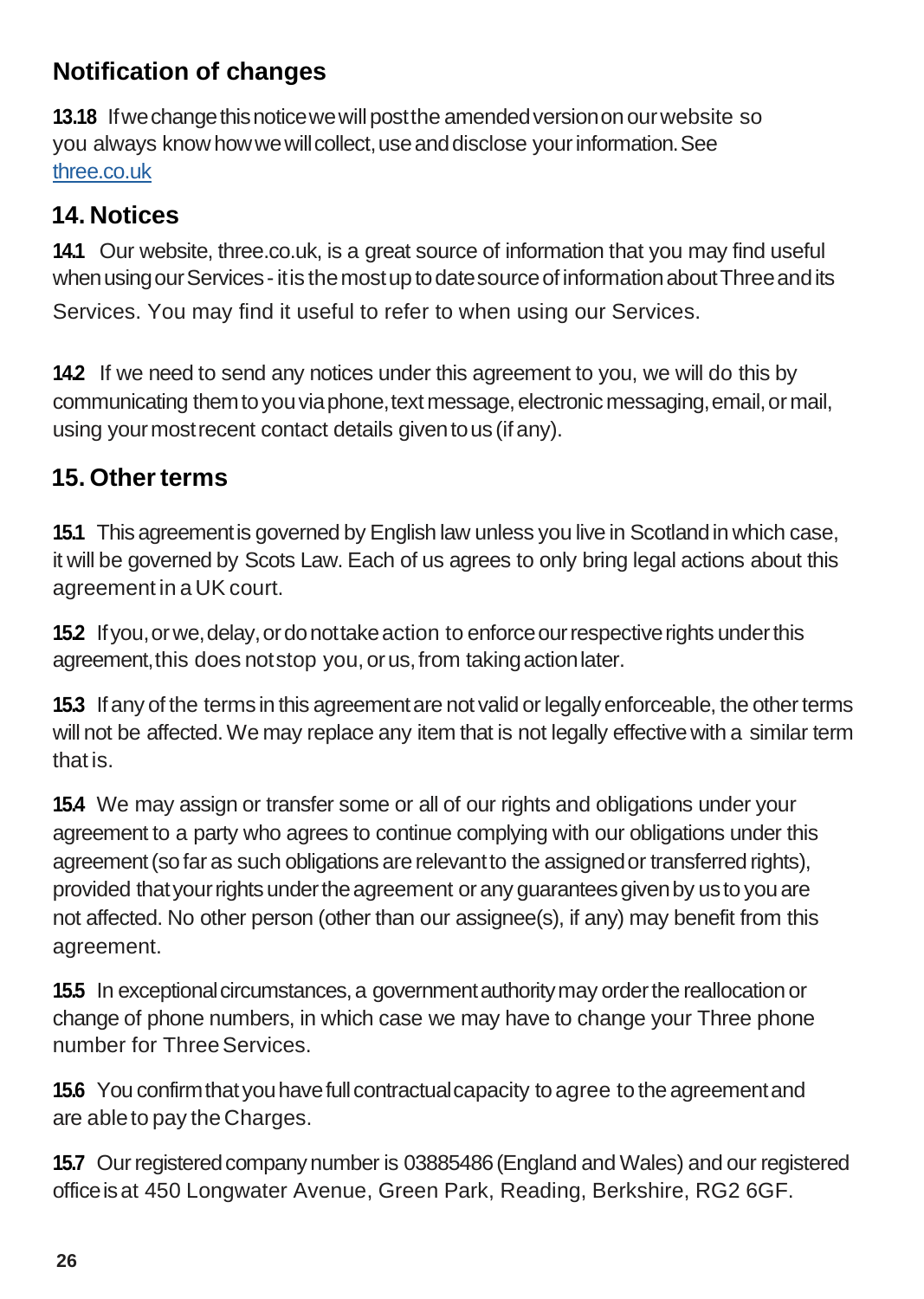### **Glossary**

Specific words and phrases that need further explanation.

**Accessory/Accessories:** any battery, battery charger, stylus, phone case, portable hands free, SIM or consumable item (items which are regularly replaced) or any other item authorised by us that may facilitate the use of your Device.

**Activate Your SIM:** means inserting your SIM into a Device while in the UK, and topping up with PayAs YouGo Credit and/or purchasing a Pack or Add-On.

**ActivePayAsYouGoCredit:**meansaPayAsYouGoCreditforwhichthespecified validityperiodor credit/allowance has not expired.

**Additional Services:** additional,optional or extra services which you choose to use whicharenotServicesthatarepartofyourTarifforOutofBundleServices(forexample, they may include (but they're not limited to) Packs, Add-ons, Premium Services, international services, services you use whilst roaming abroad, directory enquiry services, any other services listed in our Pay As You Go Price Guide under the "special charges"or"otherservices"sections,callstonon-geographicnumbers(suchascallsto 084, 087), content or applications you may buy and/or any third party services).

**Add-on:** an allowance of data, voice, text or other Additional Service (depending on the Add-on chosen) for use by a Pay As You Customer of Three's Services (as detailed in yourrelevant PayAs YouGo Price Guide).

**Age Restricted Services:** any Three Services which are for use only by customers 18 or over.

**BoxedAccessories:**allAccessoriesthatyoureceiveaspartoftheoriginalpackagingof your Device.

**Charges:**charges foraccess to,anduse of,ThreeServices as setout inthePayAsYou GoPrice Guide.Thesecharges may cover(withoutlimitation)fixed periodiccharges, usage charges (for example, charges for Out of Bundle Services or Additional Services), account administration fees, fees for Connection and re-Connection and any costs incurred in collecting outstanding payments from you.

**CommunicationsData:**informationabouttheroutingof services, callsand messages you make and receive, the date, time, duration and cost of these, and information about the identity of your Device and SIM.

**Connection:** the procedure by which we give you access to Three Services. 'Connect', 'Connecting', and 're-Connection' have corresponding meanings.

**Damage:** any accidental, sudden and unforeseen damage to the Device caused by external means which affects the operational functioning of the Device.

**Device:** the device or phone that is authorised by us for Connection to the Three Network which is used to access Three Services, excluding all Accessories.

**Disconnection:** the procedure by which we stop your access to Three Services.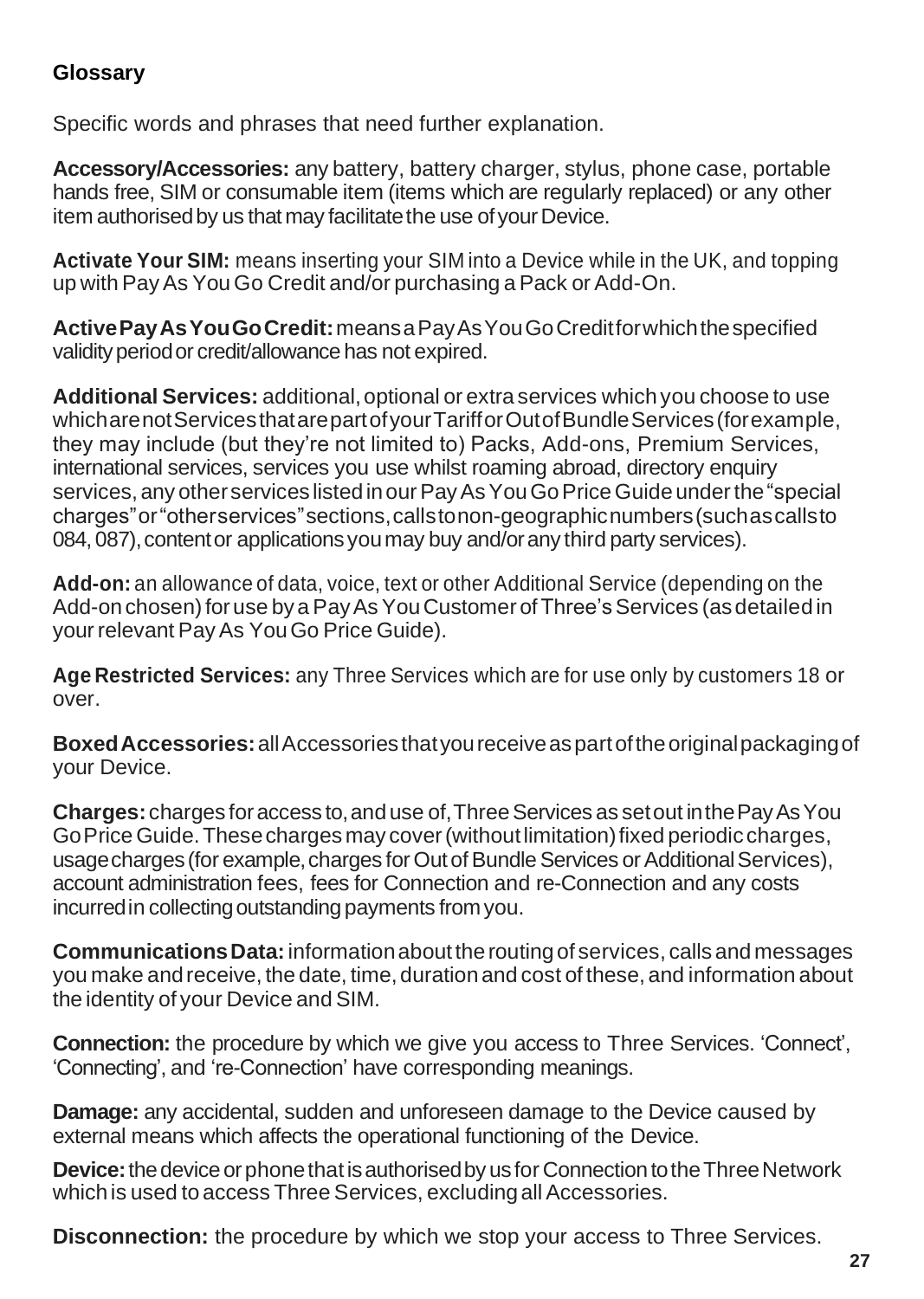'Disconnected' and 'Disconnecting' have corresponding meanings.

**Dongle:** the USB Modem that is authorised by us for Connection to the Three Network which is used to access Three Services, excluding all Accessories.

**Group:** means CK Hutchison Holdings Limited.

**Laptop:** a laptop which is used in conjunction with a Dongle and/or Mobile Wi-Fi and/or SIM to access Three Services.

**LocationData:**dataindicatingthegeographicallocationofyourDevicewhenusing Three Services or when your Device is switchedon.

**MessagingServices:**anyemail,faxandvoicemailServices,text(SMS)andmultimedia messaging Services (MMS), personal information management and other message or communication facilities which let you communicate with others.

**MobileWi-Fi:**thewireless mobiledevicewhichisauthorisedby us for connection to the Three Network and is used to accessThree Services.

**Out of Bundle Services:** any standard Services (i.e. calls and texts to standard UK mobiles and UK landlines (to avoid any doubt, calls to standard UK landlines do not include calls to non-geographic numbers, such as 084 and 087) and/or UK data) you use whenyouexceedanyinclusiveallowanceswhichmaybeincludedinyourTariff,Packor Add-on (if any) or, if you do not have any inclusive allowances, any standard Services you may use.

**Pack:**anallowanceofvoice,textanddataforusebyaPayAsYouCustomerofThree's Services (as detailed in your relevant Pay As You Go Price Guide).

**PayAsYouGoCustomer:**acustomerwhopaysfortheiraccesstoanduseofThree Services in advance via a Pay As YouGo Credit, Pack and/or Add-on.

**Pay As You Go Credit:** cash credit/ account balance that enables you to gain access to Three Services.

**Pay As You Go Price Guide:** the document that sets out the Tariff available to you, our currentCharges and related details.This document is dividedintosections,eachsection aimed at providing a summary of all the Charges applicable to a particular type of Tariff. The Pay As You Go Price Guide can be viewed at three.co.uk/paygSIM.

**Premium Services:** any Three Services which are charged at premium rates. You can only access theseThree Services - such as international calling and international roaming - with our approval.

**Returns Policy:** the returns policy as prescribed by Three from time to time, the current version of which is available on three.co.uk/returns

**SIM:** acard which contains yourThree phone number and enables you to access Three Services.

**28 Storage Services:** any Three Services which offer you storage capacity on the Three